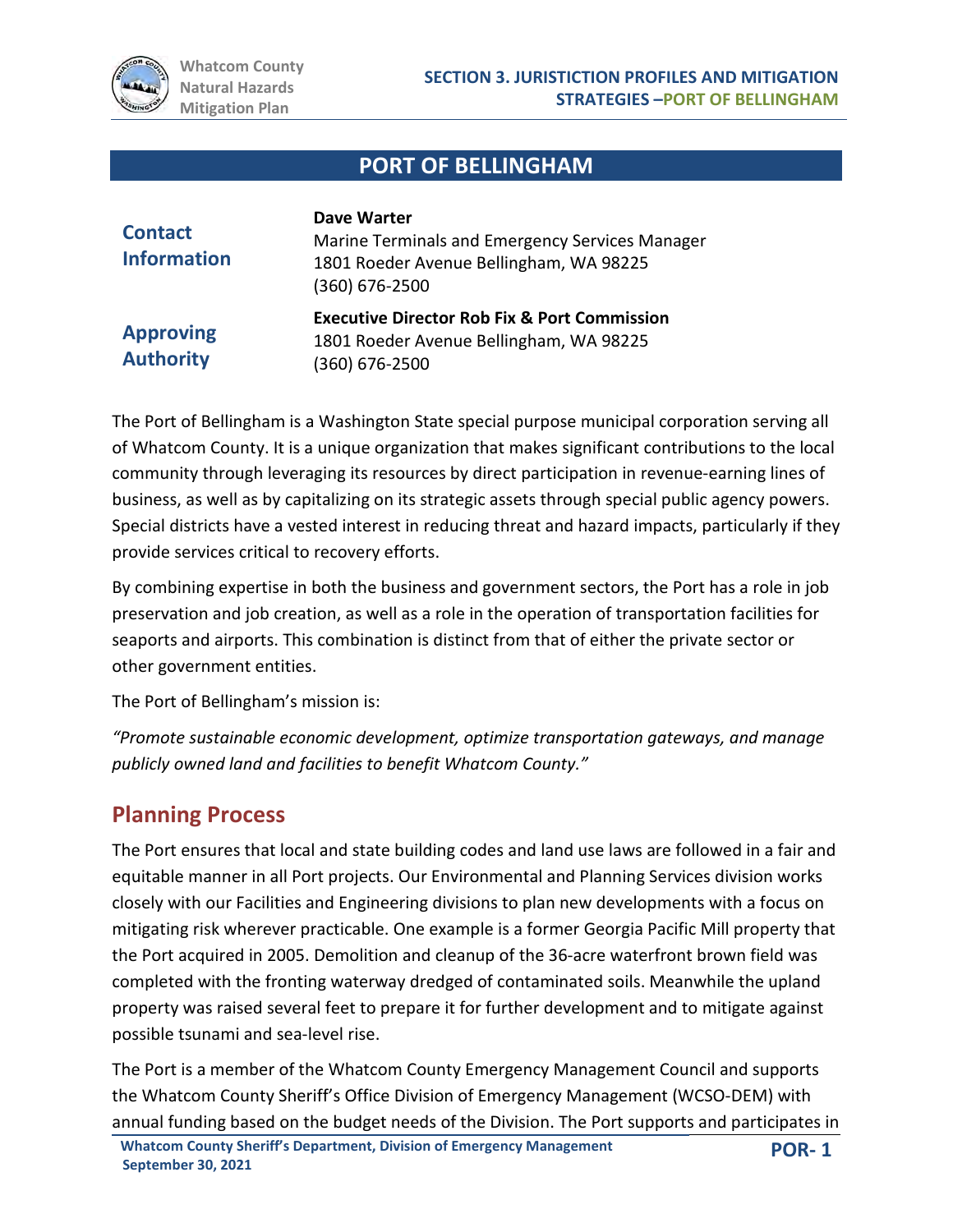

the Division's on-going public education, planning, training, and exercise program, as appropriate, including presentations about various risks within the Port, including earthquake, tsunami, and flood risk and examination of other various natural hazard risks and risk mitigation models. This coordination allows the Port to collaborate with other jurisdictions on natural hazard mitigation efforts and provides additional outlets to reach visitors to Port facilities and reach County residents that may use Port asset areas.

Port properties and assets are located within the jurisdictional boundaries of the City of Bellingham, the City of Blaine, the City of Sumas, and unincorporated Whatcom County. As such, the Port is subject to the community plans and policies of that guide and influence land use, land development and population growth within each of these jurisdictions. Such existing plans and policies include local building codes, comprehensive plans, zoning ordinances and technical reports or studies. Land use and comprehensive and strategic plans are updated regularly and can adapt easily to changing conditions and needs. This Natural Hazard Mitigation Plan will be used to identify potential risks to Port properties and inform future development and mitigation efforts. It will also be used to ensure that Port tenants are aware of these natural hazard risks.

The 2021 update of the Port's section of this Plan was conducted through a collaborative effort by the Port's Emergency Management, Environmental and Planning Services, Engineering, and Facilities/Maintenance functions. This team reviewed and updated the Plan to reflect progress against, or completion of, Mitigation Actions since the last Plan update, as appropriate. It also evaluated potential future Mitigation Actions against updated natural hazard risk information, resulting in a list of Mitigation Actions for the period 2021-2025 that reflects jurisdiction risks, authorities, and priorities.

The Port's section of this Plan update was also informed by participation in the Natural Hazard Mitigation Plan update process facilitated by the Whatcom County Sheriff's Office Division of Emergency Management, which included a series of meetings of representatives from all Whatcom County jurisdictions represented in this Plan. Throughout the Plan update process, the WCSO-DEM's website (whatcomready.org) maintained a virtual town hall related to the Natural Hazard Mitigation Plan, which allowed residents to leave feedback regarding the Port's portion of the plan, as well as read the plan's current iteration in its entirety. Port-specific comments were shared with the Port and incorporated into this Plan update. This collaborative county-wide update process facilitated the sharing of best practices and identification of multijurisdiction mitigation opportunities by all Whatcom County jurisdictions.

## **Key Contributor List**

• Scott McCreery, Emergency Management/Security Officer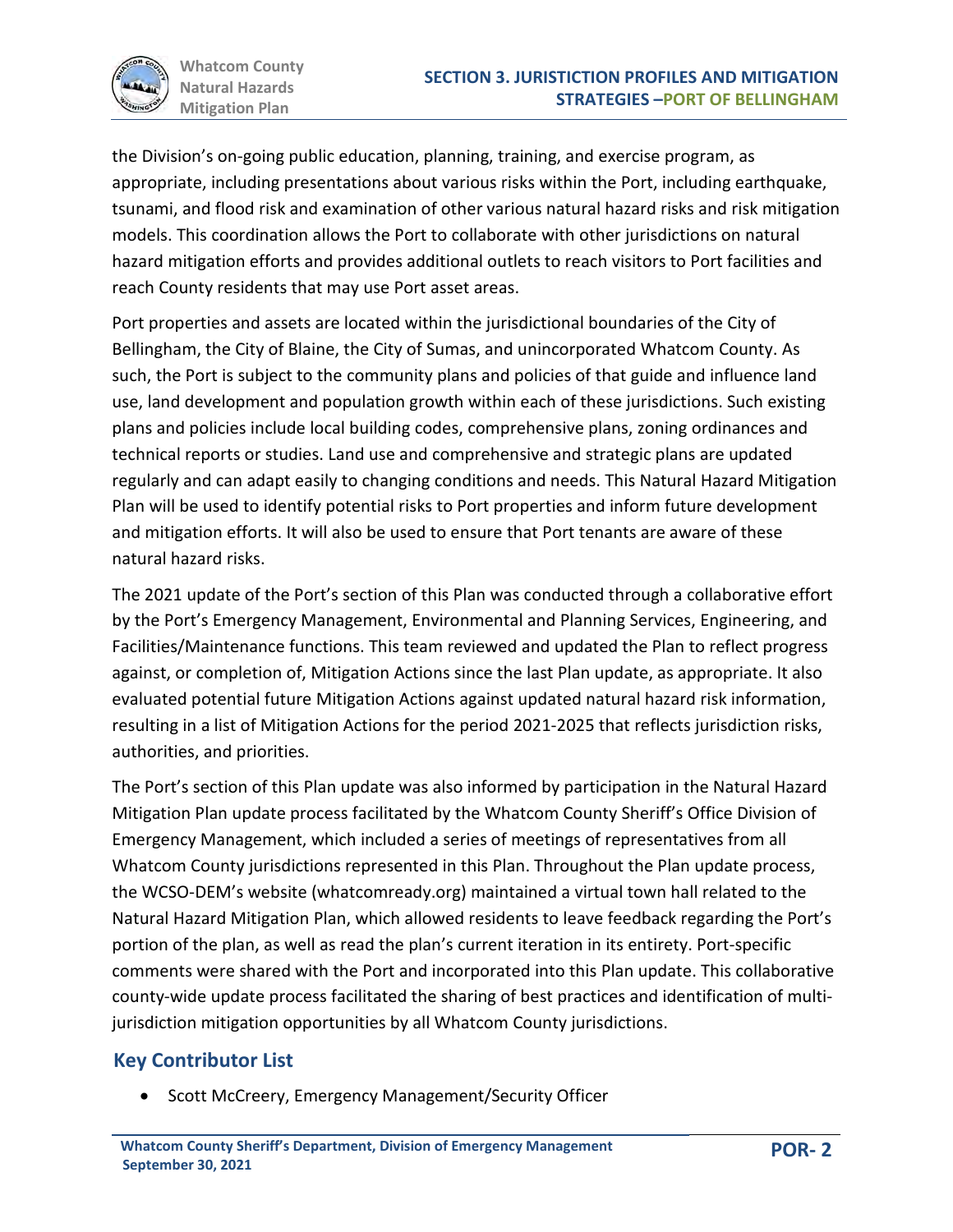- Kurt Baumgarten, Environmental Planner
- Brian Gouran, Environmental & Planning Services Director
- Greg Nicoll, Senior Engineer
- Alex Hildreth, Maintenance Manager
- Alice Cords, Environmental Specialist
- Adrienne Hegedus, Environmental Specialist
- Dave Warter, Marine Terminals and Emergency Services Manager

The information contained in the Natural Hazards Mitigation Plan update regarding hazards, risks, vulnerability and potential mitigation is based on the best available science and technology currently available. This information and related data on natural hazards potentially impacting the Port of Bellingham will be used as a tool when creating or updating Port planning, strategic investment, and capital improvement documents and plans.

As additional information becomes available from other planning sources that can enhance this Plan, that information will be incorporated through the periodic update process.

#### **Plan Maintenance for the Port of Bellingham**

The WCSO-DEM is responsible for facilitating annual review of the Plan per the process and schedule reflected in Section 4 of this Plan. The Port participates in the WCSO-DEM's annual Plan maintenance process and in public meetings called as part of this process. Information regarding changes to the Plan as part of this annual review process are shared on the Port's social media outlets and through the WCSO-DEM website (whatcomready.org), as appropriate.

During the process of adopting and updating the Natural Hazard Mitigation Plan, the Bellingham Port Commission and Executive Director are provided with an Executive Summary of the plan and the Port's role in the plan. An Action Memo that goes to the Executive Director and Commission also outlines the history of the plan and why formal adoption is recommended. The Commission agenda, along with the Action Memo are published on the Port's website. The adoption process is recorded and is available for public review.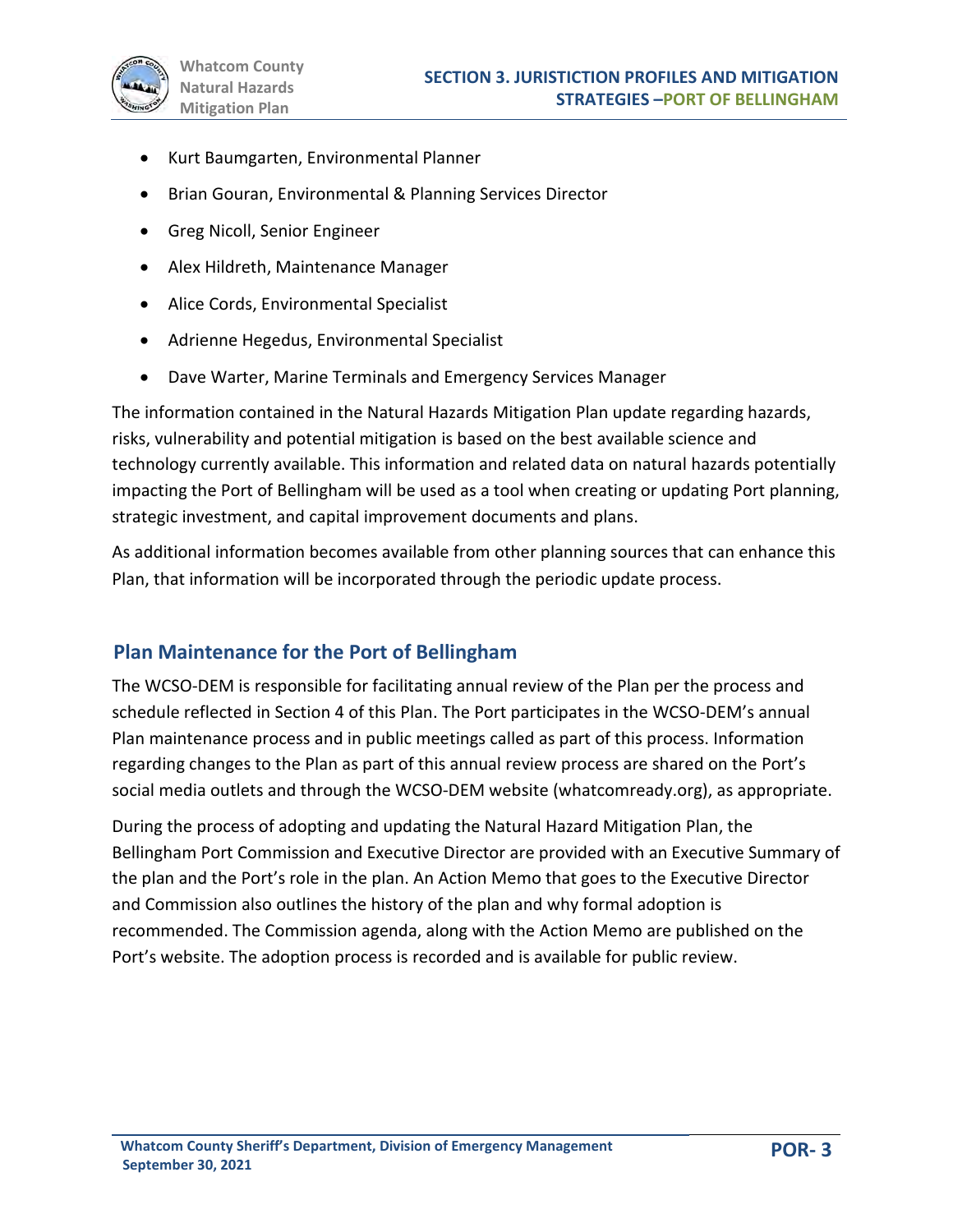

## **Public Outreach and Education**

Natural Hazard education and outreach capabilities undertaken by the Port of Bellingham are typically done in conjunction with our local jurisdiction partners in the jurisdictions in which Port facilities are located, i.e., the City of Bellingham, City of Blaine, City of Sumas, and Whatcom County, and other community partners. include ongoing programs that local-tofederal government, nonprofit, and other organizations provide to communities which may be leveraged to implement hazard mitigation actions and build community resilience.

| Program                                                                                                                                                    | Yes/No, Year Adopted | <b>Description</b>                                                                 |  |
|------------------------------------------------------------------------------------------------------------------------------------------------------------|----------------------|------------------------------------------------------------------------------------|--|
| <b>Nonprofit organizations or</b><br>local residents groups<br>focused on hazard<br>mitigation, emergency<br>preparedness, vulnerable<br>populations, etc. | N <sub>0</sub>       | N/A                                                                                |  |
| Ongoing public education or<br>information programs                                                                                                        | Yes, 2019            | Bellingham Tsunami<br><b>Evacuation Walk Time maps</b><br>and associated outreach. |  |
| <b>School-related programs for</b><br>natural hazard safety                                                                                                | N <sub>0</sub>       | N/A                                                                                |  |
| <b>Public education or</b><br>information program                                                                                                          | No                   | N/A                                                                                |  |
| <b>StormReady certification</b>                                                                                                                            | No                   | N/A                                                                                |  |
| <b>Firewise Community</b><br>certification                                                                                                                 | No                   | N/A                                                                                |  |
| <b>Public-Private Partnership</b><br>initiatives addressing<br>disaster-related issues                                                                     | <b>No</b>            | N/A                                                                                |  |
| <b>Other</b>                                                                                                                                               | N <sub>0</sub>       | N/A                                                                                |  |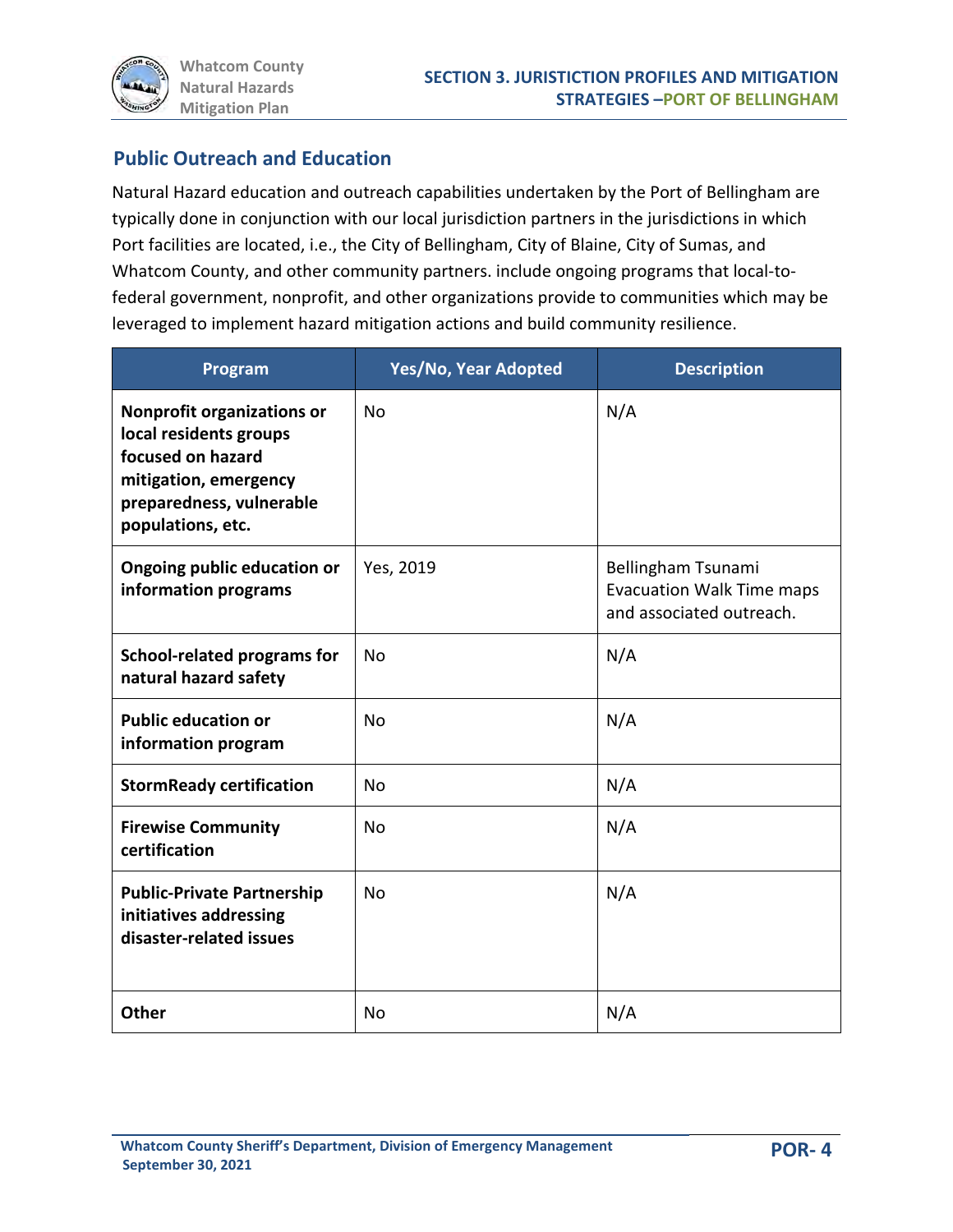

# **Overview of Port of Bellingham, Hazards, and Assets**

### **Geography of the Port of Bellingham**

Port of Bellingham property lies within the political boundaries of several different Whatcom County governmental jurisdictions – the City of Bellingham, the City of Blaine, the City of Sumas, and unincorporated Whatcom County. Natural hazards identified as present within the Port reflect those with the potential to affect facilities critical to the Port's continuity of operations. Refer to the Jurisdiction Overviews for the City of Bellingham, City of Blaine, and City of Sumas for a complete description of the natural hazard characteristics affecting Port properties within those jurisdictions.



*Washington State Office of Financial Management (OFM) 2020 population and housing estimates for 2010-2020 census block data. This map uses the 2016-2020 average population to show population density per square mile.*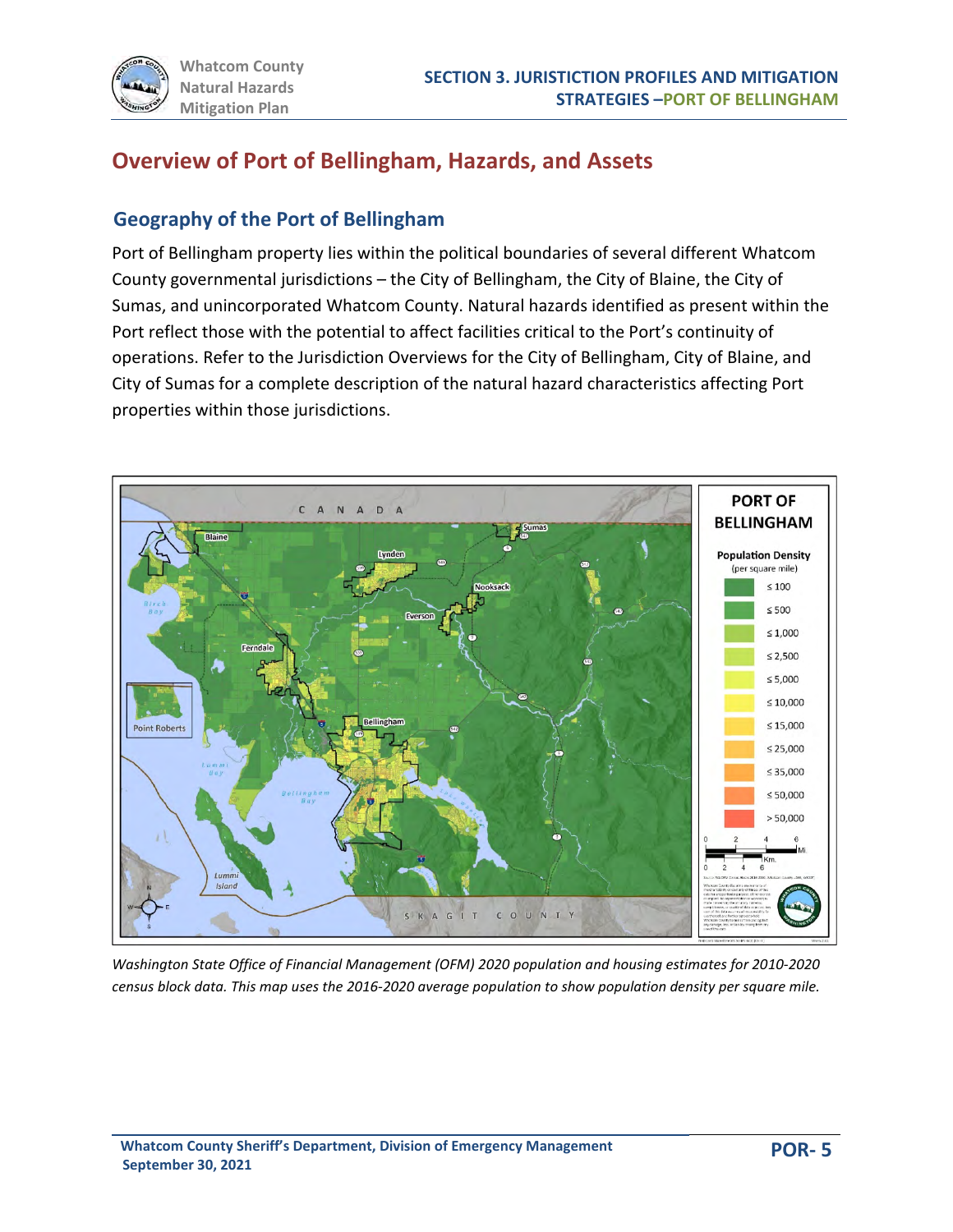## **Presence of Hazards and their Impacts in the Port of Bellingham**

The Port of Bellingham includes infrastructure and facilities that are critical to maritime, air, and ground transportation between Whatcom County, the region, North America, and the world. These Port resources and critical services have not been impacted by natural hazards in the past.

Shoreline erosion mitigation was required in the area of the Fairhaven Station Multi-Modal Facility because of winter storm-induced coastal flooding during the winter of 2015-2016. These impacts did not disrupt the provision of critical transportation services by the Port.

Refer to the City of Bellingham, City of Blaine, City of Sumas, and Whatcom County jurisdictional Overviews regarding community change and natural hazard interface impacting Port facilities in these jurisdictions.

In the table below is a list of the major hazards that effect Whatcom County. The second column provides the percentage of the Port of Bellingham's total area that is exposed to each hazard. The third column indicates the severity of anticipated impacts to community function, considering the credible worst-case hazard scenario. Severity of anticipated impacts considers effects on basic community function such as shelter, transportation, utilities, commerce, industry, agriculture, education, health, recreation, and cultural identity. Severity ranges from none to extreme, as shown in the key below the table. Finally, the last column of the table describes where the hazard impacts the community and which services the hazard would most significantly impact.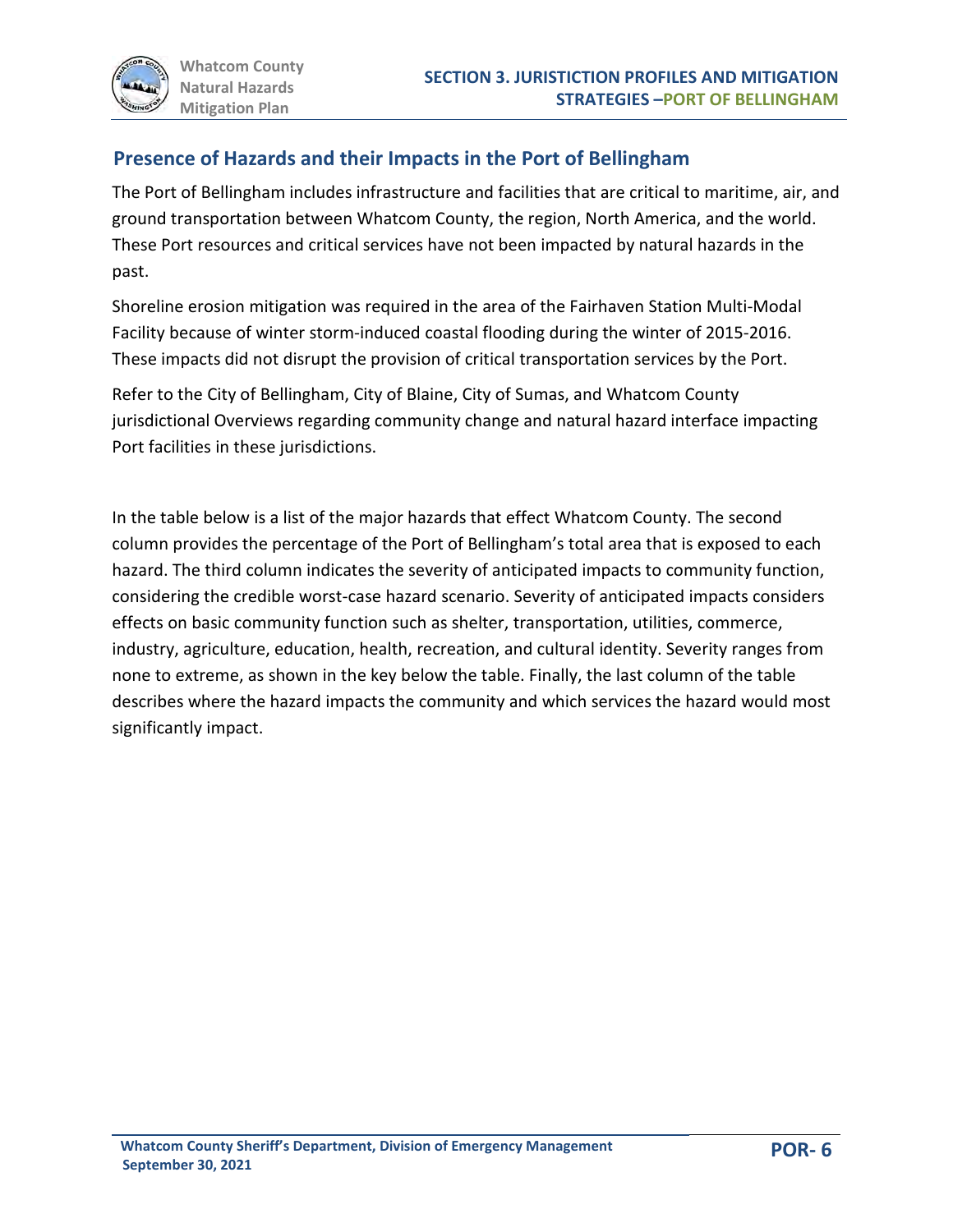

|            | <b>Hazard</b>       | % area<br><b>Exposed</b> | <b>Severity of</b><br><b>Anticipated</b><br><b>Impacts</b> | <b>Hazard Descriptions</b>                                                                                                                                                                                                                                                                                                                                                                                      |  |  |  |  |
|------------|---------------------|--------------------------|------------------------------------------------------------|-----------------------------------------------------------------------------------------------------------------------------------------------------------------------------------------------------------------------------------------------------------------------------------------------------------------------------------------------------------------------------------------------------------------|--|--|--|--|
|            | <b>Earthquake</b>   | 86.4%                    | High                                                       | Subject to the intensity of seismic activity.<br>The location of Critical Port Facilities on<br>seismically sensitive soils and coastal fill<br>make these community-wide<br>transportation infrastructure assets<br>vulnerable to earthquake hazards.                                                                                                                                                          |  |  |  |  |
| Geological | Liquefaction        | 25.5%                    | High                                                       | Subject to the intensity of seismic activity.<br>The location of Bellingham International<br>Airport on seismically sensitive ancient<br>lakebed soils and other Critical Port<br>Facilities on coastal fill material make<br>these community-wide transportation<br>infrastructure assets vulnerable to<br>earthquake hazards.                                                                                 |  |  |  |  |
|            | Landslide           | 5.9%                     | Moderate                                                   | Breakwater structures that protect<br>Squalicum Harbor and Blaine Harbor from<br>heavy marine weather are subject to<br>seismically induced landslide damage.                                                                                                                                                                                                                                                   |  |  |  |  |
|            | <b>Volcano</b>      | 33.9%                    | Low                                                        | Depending on wind direction, ash fall<br>could significantly impact Port operations<br>especially at Bellingham International<br>Airport over a period of days to weeks.                                                                                                                                                                                                                                        |  |  |  |  |
|            | <b>Tsunami</b>      | 1.2%                     | High                                                       | The Bellingham Cruise Terminal, Fairhaven<br><b>Station Multi-Modal Transportation</b><br>Facility, Bellingham Shipping Terminal,<br>Squalicum Harbor, and Blaine Harbor are<br>all located within the modeled tsunami<br>inundation zone. Breakwater structures<br>that protect Squalicum Harbor and Blaine<br>Harbor from heavy marine weather are<br>subject to tsunami-induced<br>landslide/erosion damage. |  |  |  |  |
|            | <b>Mine Hazards</b> | 0%                       | None                                                       | While abandoned mine workings may be<br>located beneath some Port properties,<br>they are believed to be at depths that limit<br>their potential risk to Port facilities and<br>services.                                                                                                                                                                                                                       |  |  |  |  |
|            | <b>Flooding</b>     | 4.8%                     | Mod                                                        | The Port's Sumas International Cargo Terminal                                                                                                                                                                                                                                                                                                                                                                   |  |  |  |  |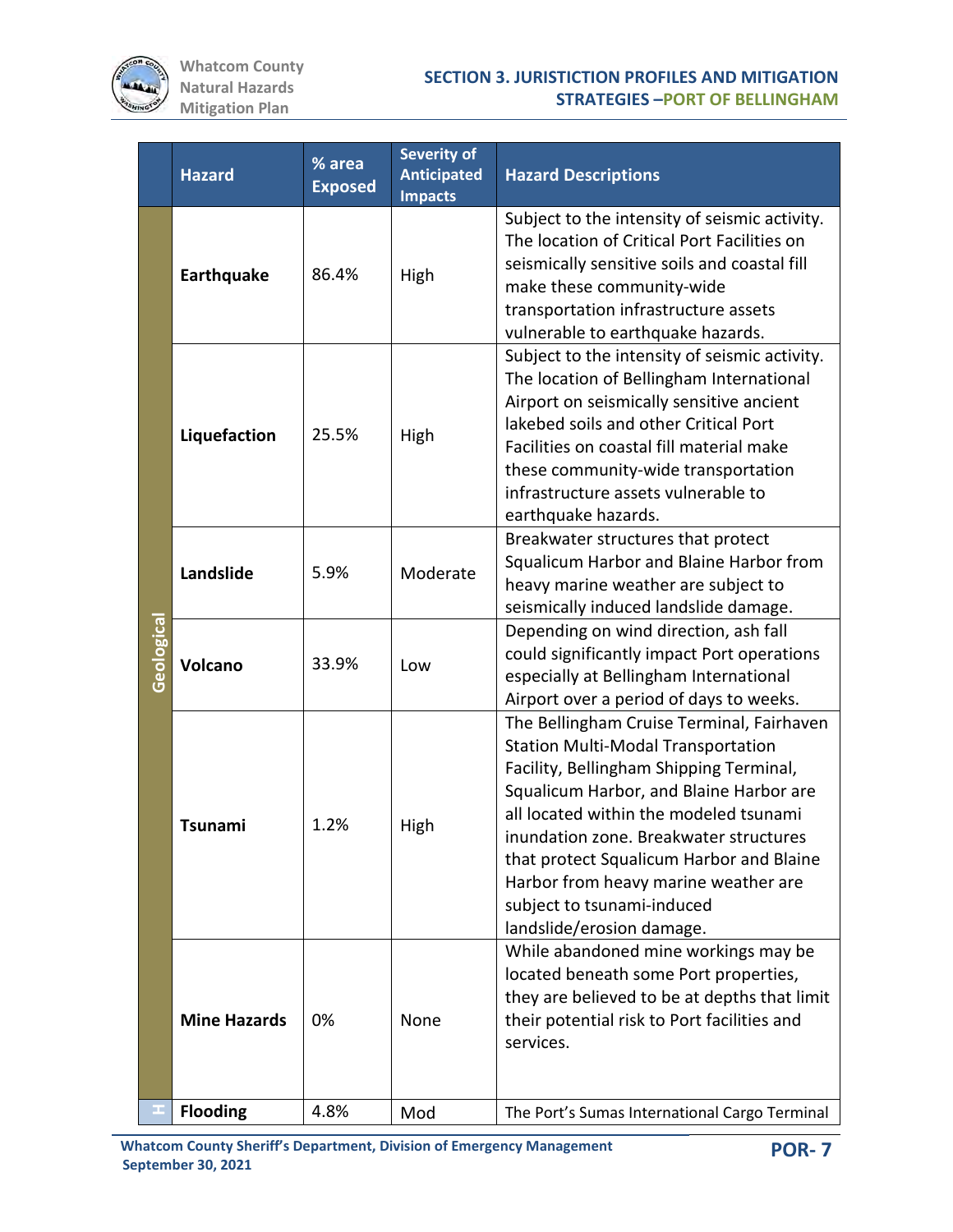

|                  |                 |       |     | is subject to Nooksack River flooding events.<br>All Port of Bellingham facilities on Bellingham<br>Bay and Blaine Harbor are subject to coastal<br>flooding risk, with increasing risk associated<br>with sea level rise                                                        |
|------------------|-----------------|-------|-----|----------------------------------------------------------------------------------------------------------------------------------------------------------------------------------------------------------------------------------------------------------------------------------|
| ිල<br>eteorologi | <b>Wildfire</b> | 12.3% | Low | Wildfire risk is generally limited to the<br>Bellingham International Airport and<br>mitigated by buffers between surrounding<br>forested areas and critical airport<br>infrastructure; however, wildfire in these<br>surrounding areas could impact general<br>Port operations. |

Severity Scale: **None** = no impact to port function

**Low** = minor degradation of port functions, not widespread **Mod**erate = moderate degradation over multiple weeks or widespread **High** =degradation or loss over many weeks, widespread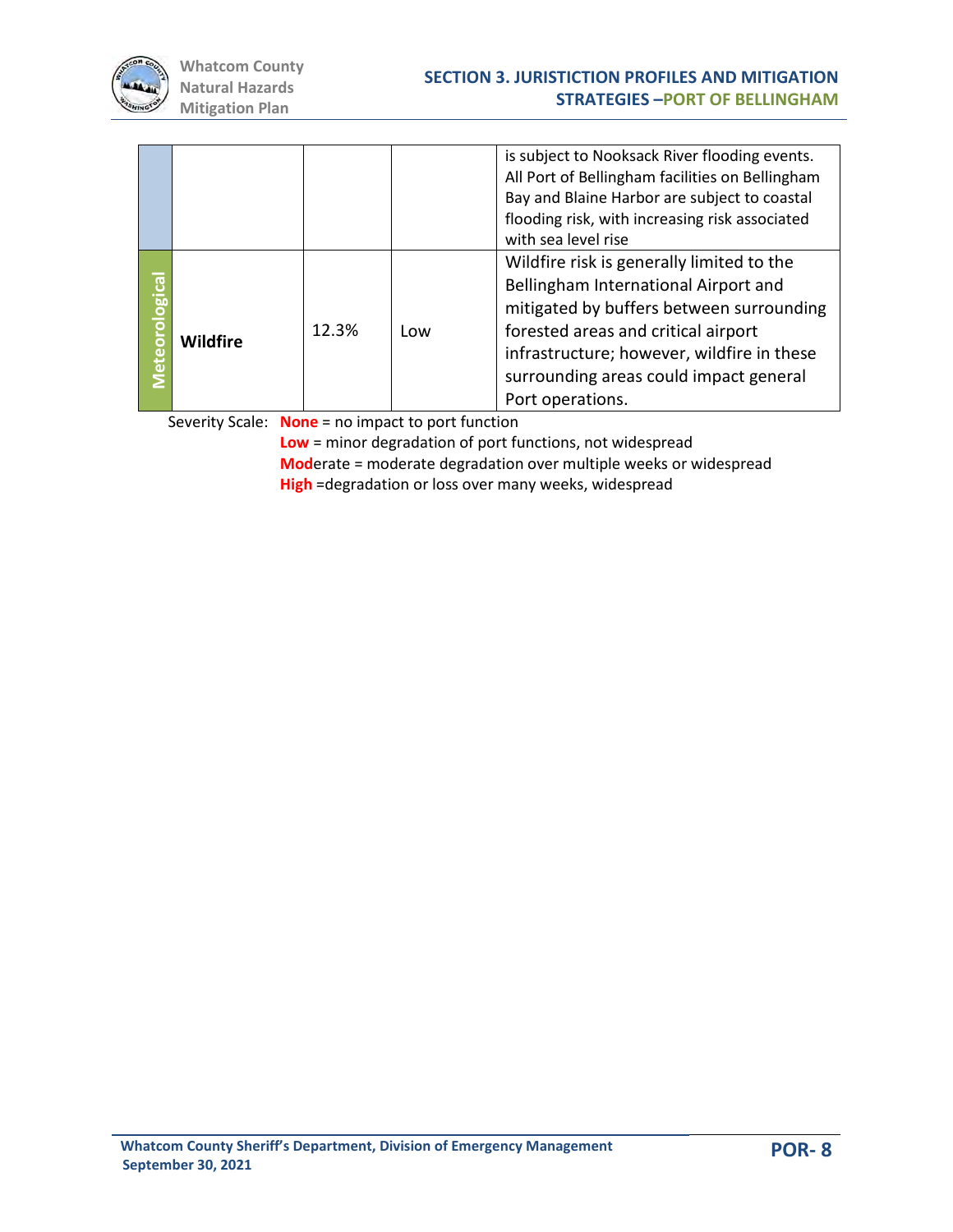

### **Natural Hazard Maps**

For natural hazards present within the Port of Bellingham, see the natural hazard maps for the following jurisdictions:

- Whatcom County
- City of Bellingham
- City of Blaine
- City of Sumas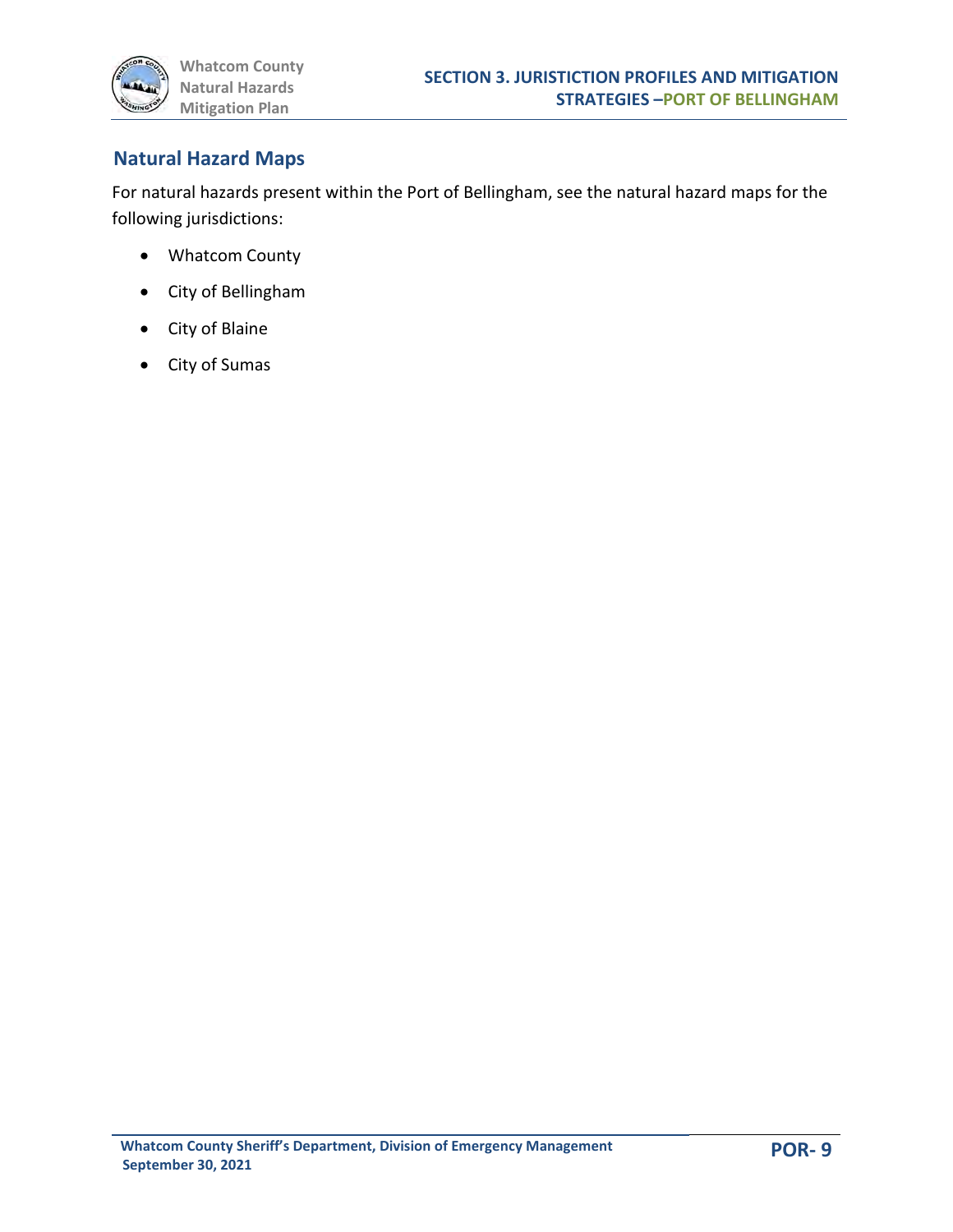| <b>Facility Name</b>                              | <b>Facility</b><br><b>Type</b> | Signi-<br>ficance | <b>Location</b>                        | <b>Assessed</b><br><b>Dollar Value</b> | <b>Notes</b>                                                                                                                                                                                                                                                                                                                                                                             |
|---------------------------------------------------|--------------------------------|-------------------|----------------------------------------|----------------------------------------|------------------------------------------------------------------------------------------------------------------------------------------------------------------------------------------------------------------------------------------------------------------------------------------------------------------------------------------------------------------------------------------|
| <b>Bellingham Cruise</b><br>Terminal              | EF                             | $\overline{2}$    | 355 Harris Ave.<br>Bellingham, WA      | \$22,823,000                           | BCT serves as the<br>southern terminus of<br>the Alaska Marine<br>Highway System and<br>is a critical<br>transportation hub for<br>personnel and goods<br>between WA and AK.<br>In the event that<br>highways are<br>damaged or<br>unavailable, BCT,<br>along with BST,<br>provide the only<br>facilities in Whatcom<br>County capable of<br>accommodating larger<br>vessels and barges. |
| Bellingham<br>International<br>Airport            | EF                             | $\overline{2}$    | 4255 Mitchell<br>Way<br>Bellingham, WA | \$130,820,000                          | BLI is the only<br>commercial aviation<br>terminal located<br>between Everett, WA<br>and Vancouver, B.C.                                                                                                                                                                                                                                                                                 |
| Bellingham<br><b>Shipping Terminal</b><br>#1 & #2 | EF                             | $\mathbf{1}$      | 629 Cornwall<br>Bellingham, WA         | \$49,068,000                           | While nominally a<br>bulk and break bulk<br>shipping terminal, BST<br>could be used, along<br>with BCT, to<br>accommodate larger<br>vessels and barges in<br>the event that I-5 was<br>damaged or<br>unavailable.                                                                                                                                                                        |
| <b>Blaine Harbor</b>                              | EF                             | 2                 | 235 Marine<br>Drive Blaine,<br>WA      | \$49,133,000                           | Marine harbor serving<br>recreational and                                                                                                                                                                                                                                                                                                                                                |

## **Port of Bellingham Critical Facility List**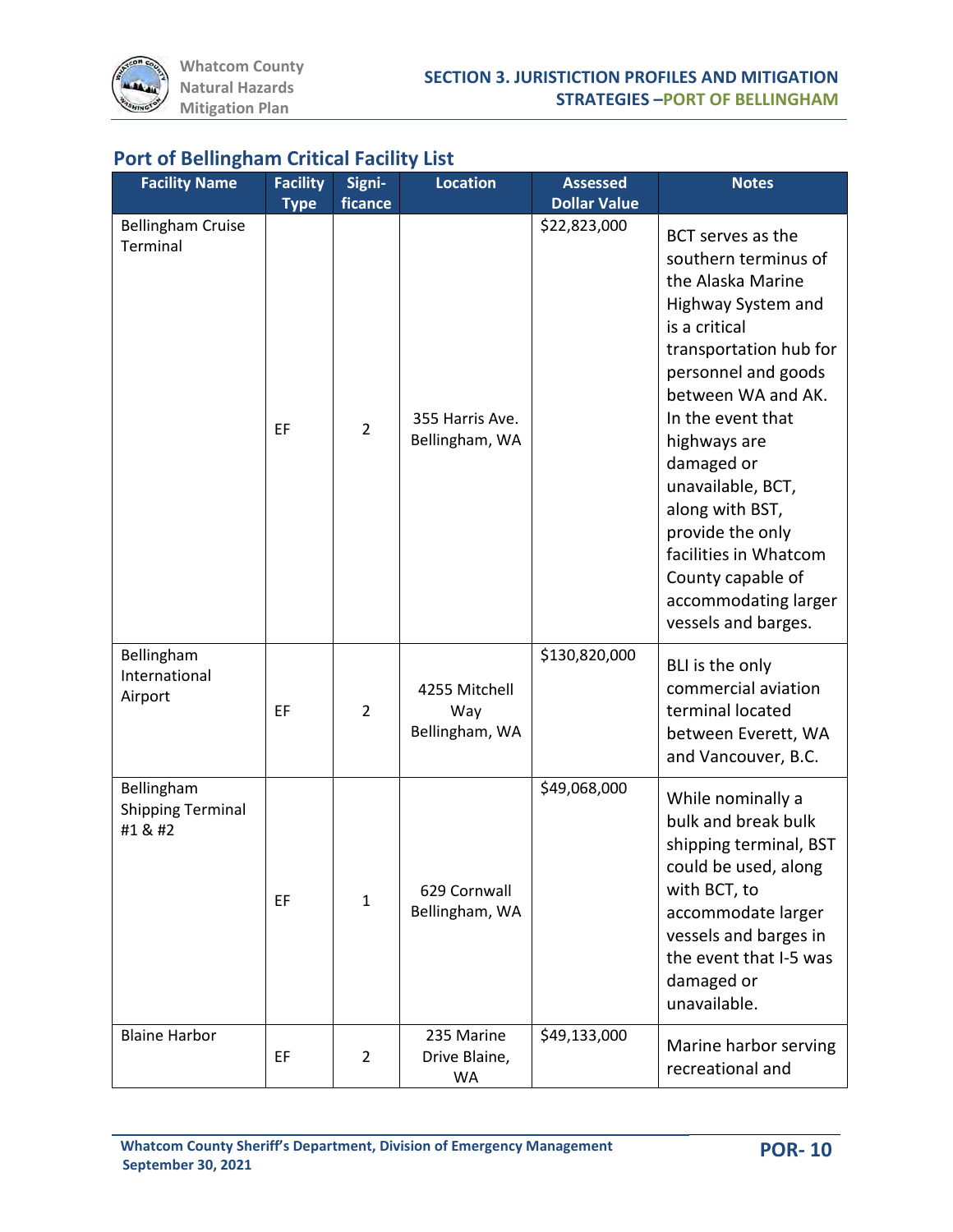

|                                                 |    |              |                                       |              | commercial fishing<br>vessels.                                             |
|-------------------------------------------------|----|--------------|---------------------------------------|--------------|----------------------------------------------------------------------------|
| Fairhaven Station -<br>Multi-Modal<br>Facility  | EF | 2            | 401 Harris Ave.<br>Bellingham, WA     | \$33,917,000 | Rail and bus<br>transportation hub.                                        |
| Harbor Center<br><b>Building</b>                | EF | $\mathbf{1}$ | 1801 Roeder<br>Ave.<br>Bellingham, WA | \$11,668,000 | <b>Building housing Port</b><br>administrative<br>functions.               |
| Squalicum Harbor                                | EF | 2            | 722 Coho Way<br>Bellingham, WA        | \$95,045,000 | Marine harbor serving<br>recreational and<br>commercial fishing<br>vessels |
| <b>Sumas</b><br>International Cargo<br>Terminal | EF | 1            | 530 Front Street<br>Sumas, WA         | \$10,282,000 | Rail and truck trans-<br>load facility.                                    |

**Facility Type**: **EF** = Essential Facility; **HMF** = Hazardous Materials Facility; **HPL** = High Potential Loss; **LUS** = Lifeline Utility System

**Significance to community function: 1=**Moderate; **2=** High; **3 =**Very High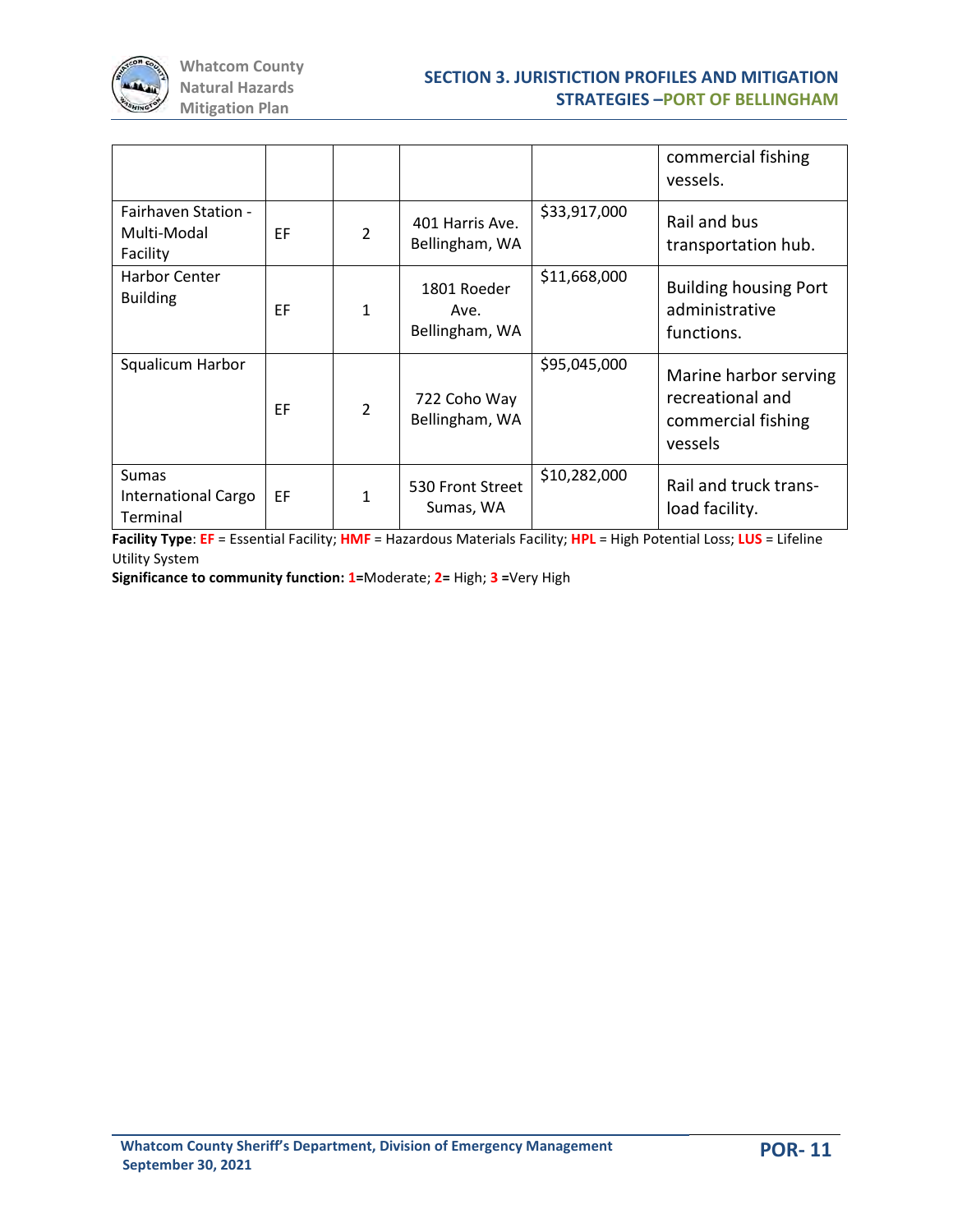



*Map of critical facilities identified by the Port of Bellingham. Across Whatcom County, critical facilities fell into 6 categories. Facilities were categorized according to Port of Bellingham's critical facility table, including: government, airport, ferry terminal, harbor, marine terminal, and train station. Not all judications identified or included critical facilities in each category.*

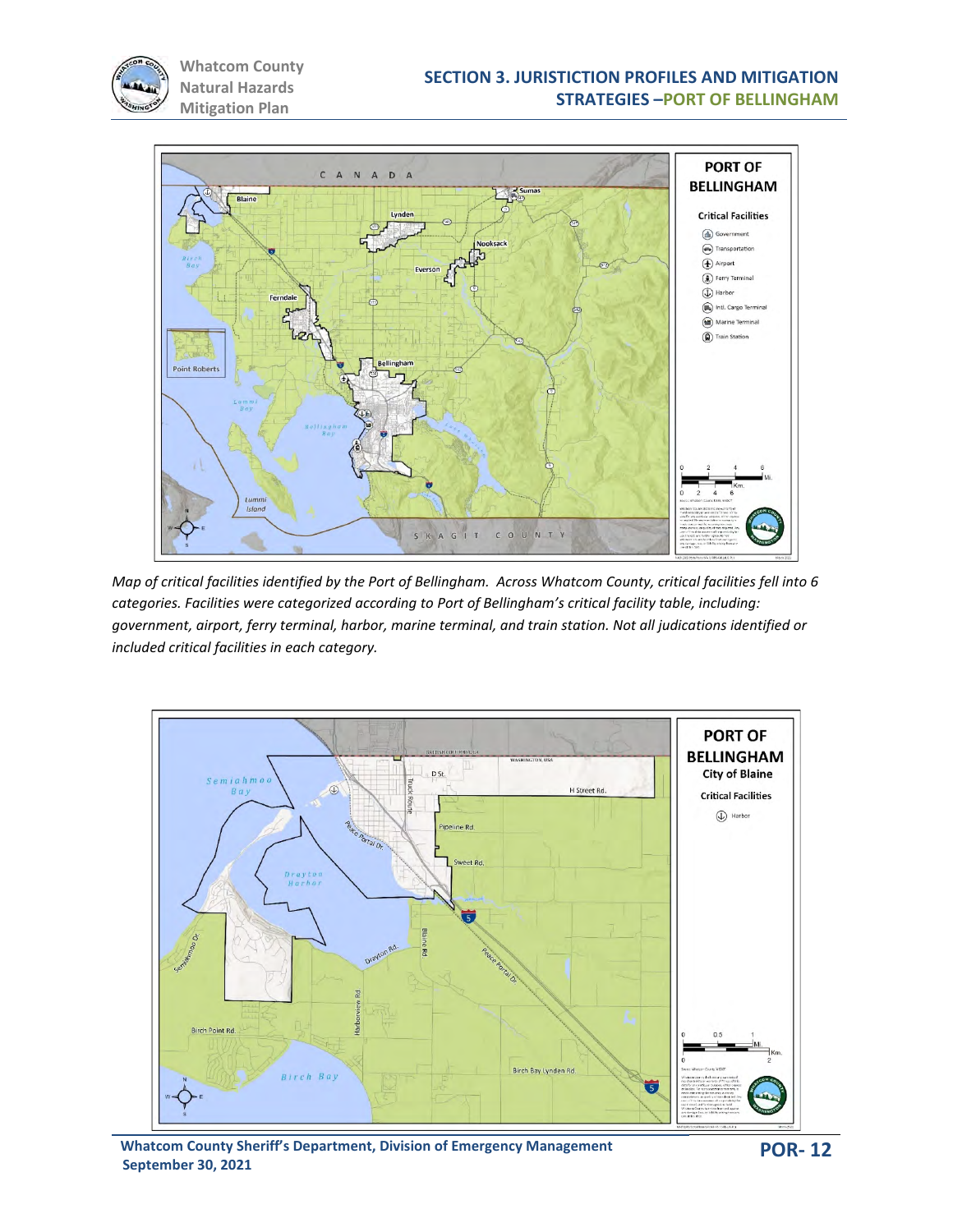



*Location of critical facilities for the Port of Bellingham in Blaine.* 

*Location of critical facilities for the Port of Bellingham in Sumas.*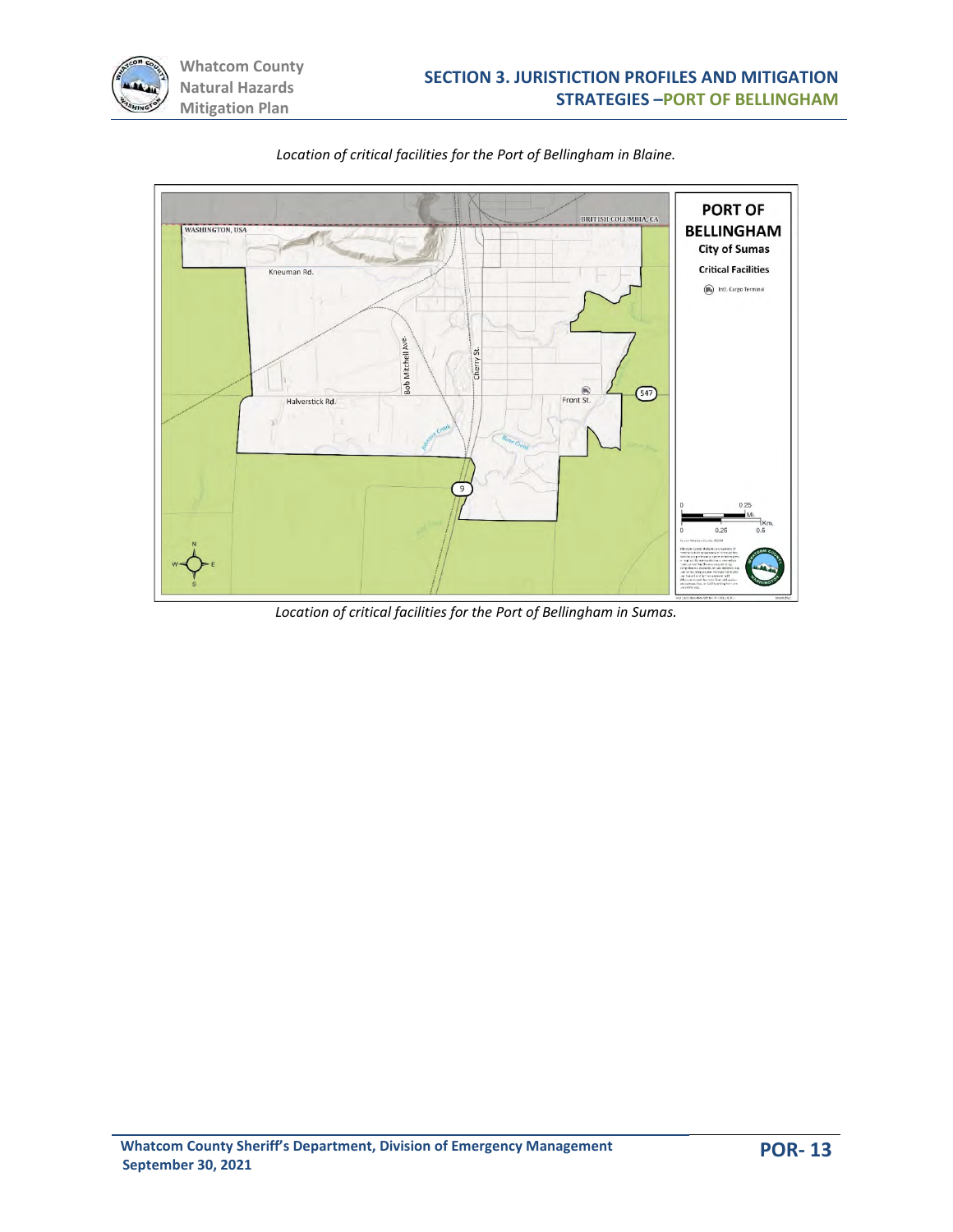



*Location of critical facilities for the Port of Bellingham in the City of Bellingham.*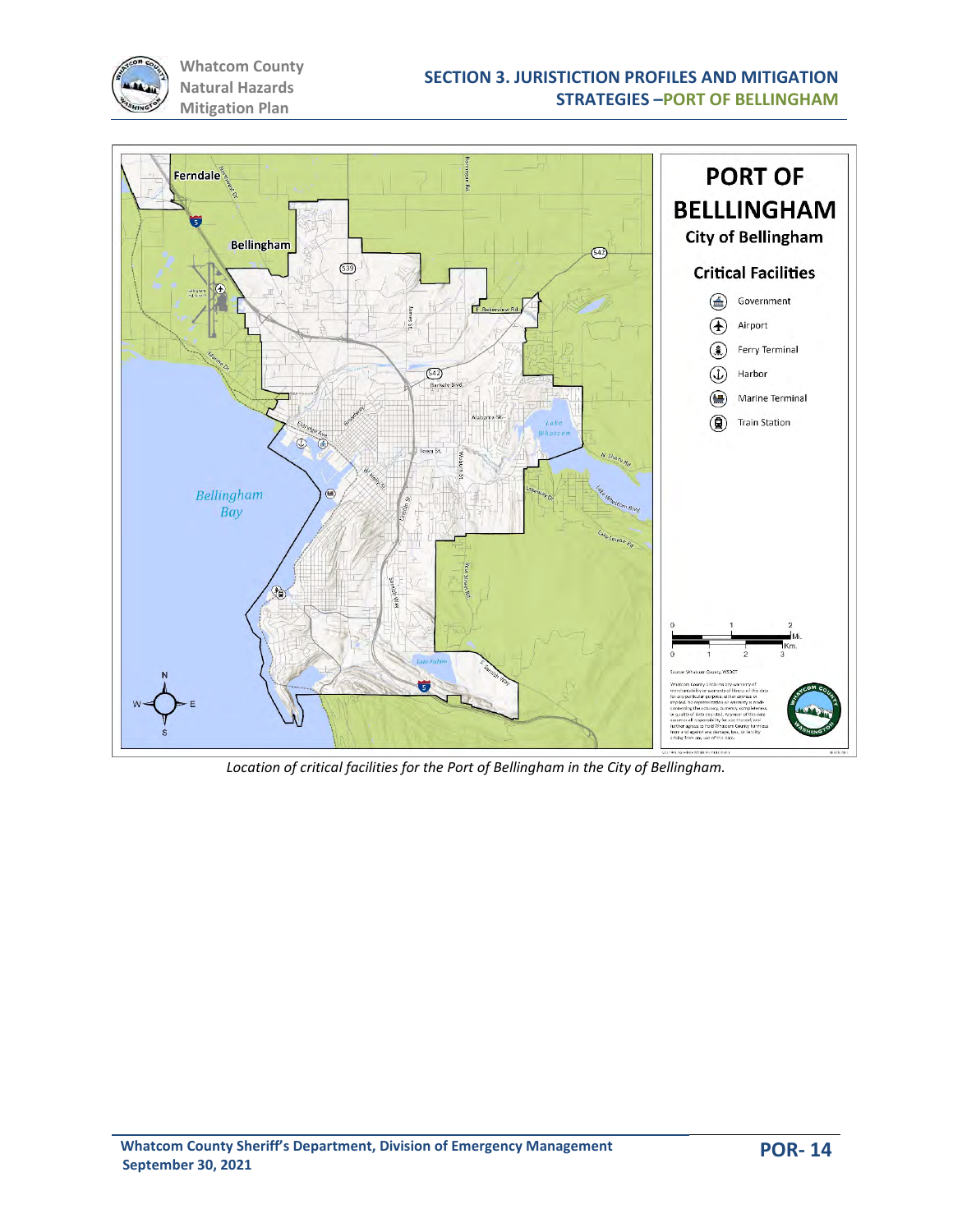

## **Critical Facility Rankings for the Port of Bellingham**

The table below indicates whether each critical facility falls within known hazard zones for earthquake, liquefaction, landslide, tsunami, volcano, riverine flooding, coastal flooding, and wildfire zones. A rank assessment in the last column indicates how the relative risk of community impact. This ranking considers the significance of the facility to the community and the number of hazard zones the facility is within. The frequency of each hazard is also considered, such that being in a low frequency hazard zone would receive a lower ranking than that same facility being in a high frequency hazard zone. Ranking is on a scale of 1 to 10, with 1 being the facility with the highest-ranking score, and 10 being a facility with the lowest ranking score in the jurisdiction.

|                       | EQ Zone | LQ Zone | LS Zone |   | WF Zone |  |
|-----------------------|---------|---------|---------|---|---------|--|
| Rank = Significance * |         |         |         | . |         |  |
|                       | EQ Frea | LQ Frea | LS Freg |   | WF Frea |  |

Ranking value will be from 0.0 to 1.0, scaled to the highest ranking in the jurisdiction.

**Significance**: 1=moderate; 2=high; 3=very high, as assessed in the critical facilities list in the previous section

**Zone**: 0=facility not in hazard zone; 1 = facility in the hazard zone

**Frequency** (e.g. EQ Freq, LQ Freq) is the most difficult variable to which to assign a value. Frequency varies based upon the magnitude of a hazard event and varies from one place to another. It was not possible within the time constraints to assess frequency of hazard at each critical facility location. Instead, a qualitative assessment of the hazard frequency across the entire county was made, as shown in the chart below.

| <b>Description</b>                                | <b>Freq Value used</b><br>in formula | <b>Hazards</b>                                                       |
|---------------------------------------------------|--------------------------------------|----------------------------------------------------------------------|
| Frequent, occurring on the<br>order of decades    | 3                                    | Riverine flooding (FL); Coastal flooding<br>(COA)                    |
| Rare, occurring on the order of<br>centuries      |                                      | Earthquake (EQ); Liquefaction (LQ);<br>Landslide (LS); Wildfire (WF) |
| Very rare, occurring on the<br>order of millennia |                                      | Tsunami (TSU); Volcano (VOL)                                         |

Note: Severe storm, a very frequent hazard, was omitted because it is ubiquitous and because no hazard map of storm severity was available.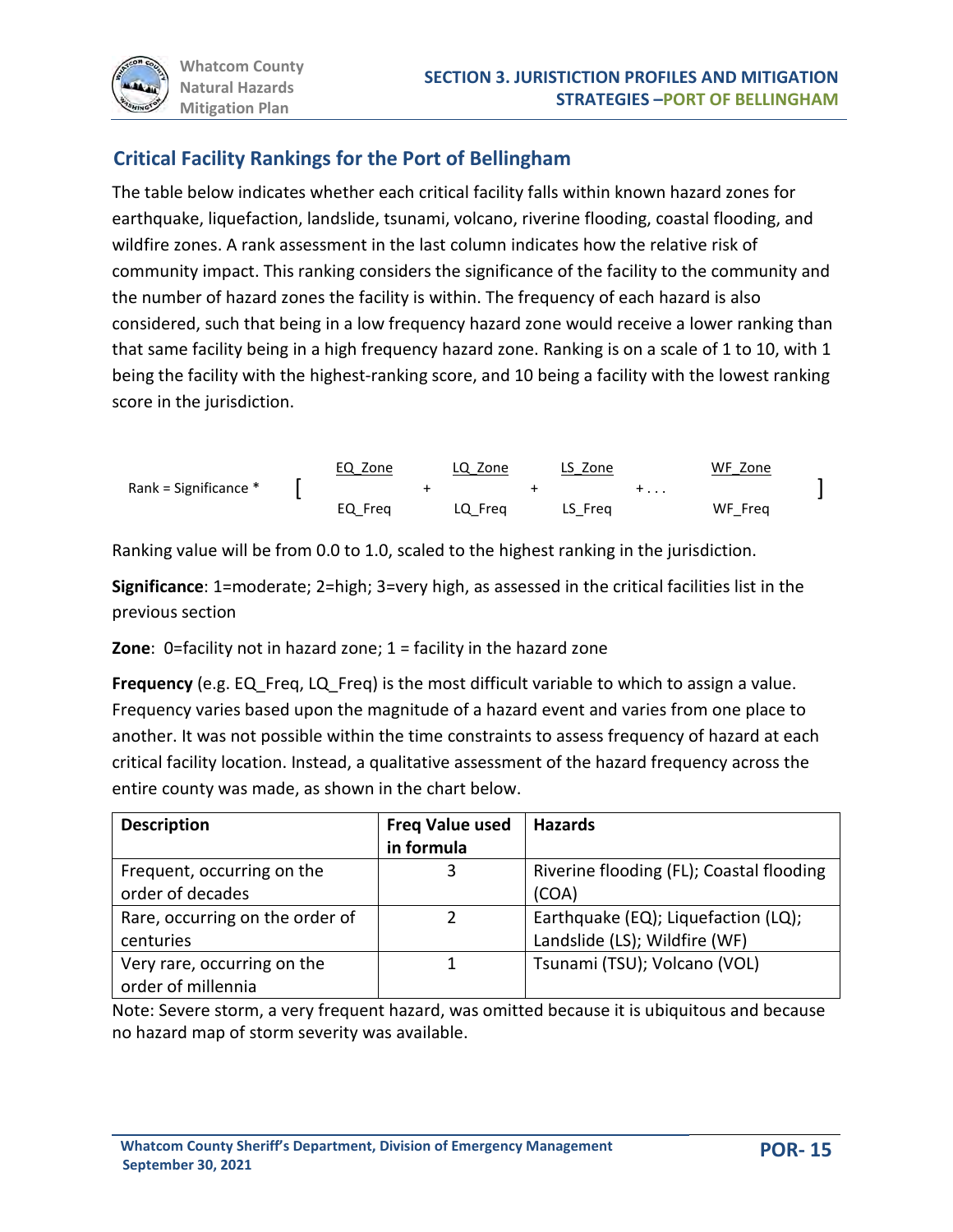# **Critical Facilities Ranking Table**

| <b>Facility</b><br><b>Name</b>                            | <b>Facility</b><br><b>Type</b>              | Signi-<br>ficance | $\overline{a}$ | $\overline{a}$ | <u>ମ</u>    | TSU            | you          | 군            | COA          | $\overline{\mathsf{S}}$ | <b>Rank</b><br><b>Assessment</b> |
|-----------------------------------------------------------|---------------------------------------------|-------------------|----------------|----------------|-------------|----------------|--------------|--------------|--------------|-------------------------|----------------------------------|
| Bellingham<br>Cruise<br>Terminal                          | $EF -$<br>Transportation                    | $\overline{2}$    | $\mathbf{1}$   | $\overline{0}$ | $\mathbf 0$ | $\mathbf{1}$   | $\mathbf 0$  | $\mathbf{1}$ | $\mathbf{1}$ | $\mathbf 0$             | 0.93                             |
| Bellingham<br>International<br>Airport                    | $EF -$<br>Transportation:<br>Airport        | $\overline{2}$    | $\mathbf{1}$   | $\mathbf{1}$   | $\mathbf 0$ | $\overline{0}$ | $\mathbf 0$  | $\mathbf 0$  | 0            | $\mathbf 0$             | 0.43                             |
| Bellingham<br>Shipping<br>Terminal #1<br>& #2             | $EF -$<br>Transportation                    | $\mathbf{1}$      | $\mathbf{1}$   | $\mathbf{1}$   | $\Omega$    | $\mathbf{1}$   | $\Omega$     | $\Omega$     | $\Omega$     | $\mathbf 0$             | 0.43                             |
| Blaine<br>Harbor                                          | $EF -$<br>Transportation                    | $\overline{2}$    | $\mathbf{1}$   | $\mathbf{1}$   | $\mathbf 0$ | $\mathbf{1}$   | $\Omega$     | $\Omega$     | $\mathbf{1}$ | $\mathbf 0$             | $\mathbf{1}$                     |
| Fairhaven<br>Station -<br>Multi-Modal<br>Facility         | $EF -$<br>Transportation                    | $\overline{2}$    | $\mathbf{1}$   | $\Omega$       | $\Omega$    | $\mathbf{1}$   | $\mathbf 0$  | $\Omega$     | 0            | $\mathbf{1}$            | 0.86                             |
| Harbor<br>Center<br><b>Building</b>                       | $EF -$<br>Transportation,<br>Administrative | $\mathbf{1}$      | $\mathbf{1}$   | $\mathbf{1}$   | $\Omega$    | $\mathbf{1}$   | $\Omega$     | $\Omega$     | $\Omega$     | $\mathbf 0$             | 0.43                             |
| Squalicum<br>Harbor                                       | $EF -$<br>Transportation                    | $\overline{2}$    | $\mathbf{1}$   | $\mathbf{1}$   | $\Omega$    | $\mathbf{1}$   | $\Omega$     | $\Omega$     | $\mathbf{1}$ | $\Omega$                | $\mathbf{1}$                     |
| <b>Sumas</b><br>International<br>Cargo<br><b>Terminal</b> | $EF -$<br>Transportation                    | $\mathbf{1}$      | $\mathbf{1}$   | $\mathbf{1}$   | $\mathbf 0$ | $\mathbf 0$    | $\mathbf{1}$ | $\mathbf{1}$ | 0            | 0                       | 0.5                              |

Notes: **EQ** = Earthquake; **LQ** =Liquefaction; **LS** = Landslide; **TSUN** = Tsunami; **VOL** = Volcano; **FL** = Riverine Flooding; **COA** = Coastal Flooding; **WF** = Wildland Fire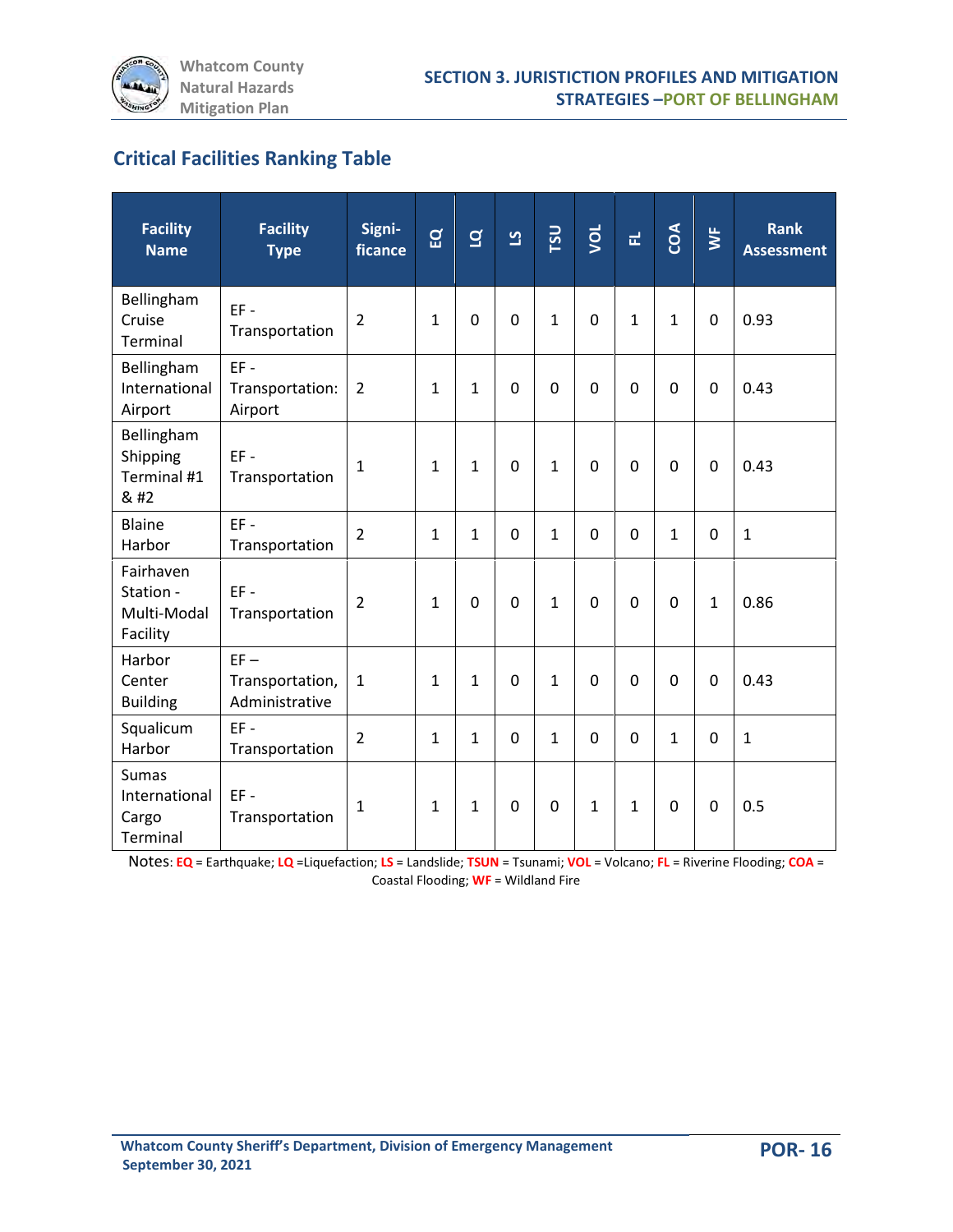

# **Areas and Assets Exposed, Per Hazard**

|                           | <b>Port of Bellingham Exposure to Natural Hazards</b> |                                                |                                  |                                                                   |  |  |  |  |
|---------------------------|-------------------------------------------------------|------------------------------------------------|----------------------------------|-------------------------------------------------------------------|--|--|--|--|
|                           |                                                       |                                                | <b>Asset County (% of Total)</b> |                                                                   |  |  |  |  |
|                           | <b>Hazard Susceptibility</b>                          | Area<br><b>Critical Facilities</b><br>(sq.mi.) |                                  | <b>Critical Facilities</b><br><b>Appraised Value</b><br>(Million) |  |  |  |  |
|                           | Earthquake, Shaking Intensity                         |                                                |                                  |                                                                   |  |  |  |  |
|                           | MMI IV                                                | 7.7%                                           |                                  |                                                                   |  |  |  |  |
|                           | <b>MMIV</b>                                           | 31.7%                                          | 12.5%                            | \$49 <sup>1</sup>                                                 |  |  |  |  |
|                           | <b>MMI VI</b>                                         | 29.6%                                          | 75%                              | \$3431                                                            |  |  |  |  |
|                           | <b>MMI VII</b>                                        | 11.7%                                          |                                  |                                                                   |  |  |  |  |
|                           | MMI VIII - IX                                         | 5.7%                                           | 12.5%                            | \$10 <sup>1</sup>                                                 |  |  |  |  |
|                           | <b>TOTAL</b>                                          | 86.4%                                          | 100%                             | \$402                                                             |  |  |  |  |
|                           | <b>Liquefaction</b>                                   |                                                |                                  |                                                                   |  |  |  |  |
| <b>Geological Hazards</b> | Very Low to Low                                       | 14.6%                                          |                                  |                                                                   |  |  |  |  |
|                           | Low to Moderate                                       | 6.5%                                           | 12.5%                            | $$131$ <sup>1</sup>                                               |  |  |  |  |
|                           | Moderate                                              |                                                |                                  |                                                                   |  |  |  |  |
|                           | Moderate to High                                      | 4.4%                                           | 12.5%                            | \$10 <sup>1</sup>                                                 |  |  |  |  |
|                           | High                                                  | 0.02%                                          | 50%                              | \$205 <sup>1</sup>                                                |  |  |  |  |
|                           | <b>TOTAL</b>                                          | 25.5%                                          | 75%                              | \$346                                                             |  |  |  |  |
|                           | Landslide                                             |                                                |                                  |                                                                   |  |  |  |  |
|                           | Landslide Low                                         | 0.7%                                           |                                  |                                                                   |  |  |  |  |
|                           | Landslide                                             |                                                |                                  |                                                                   |  |  |  |  |
|                           | Moderate                                              | 1%                                             |                                  |                                                                   |  |  |  |  |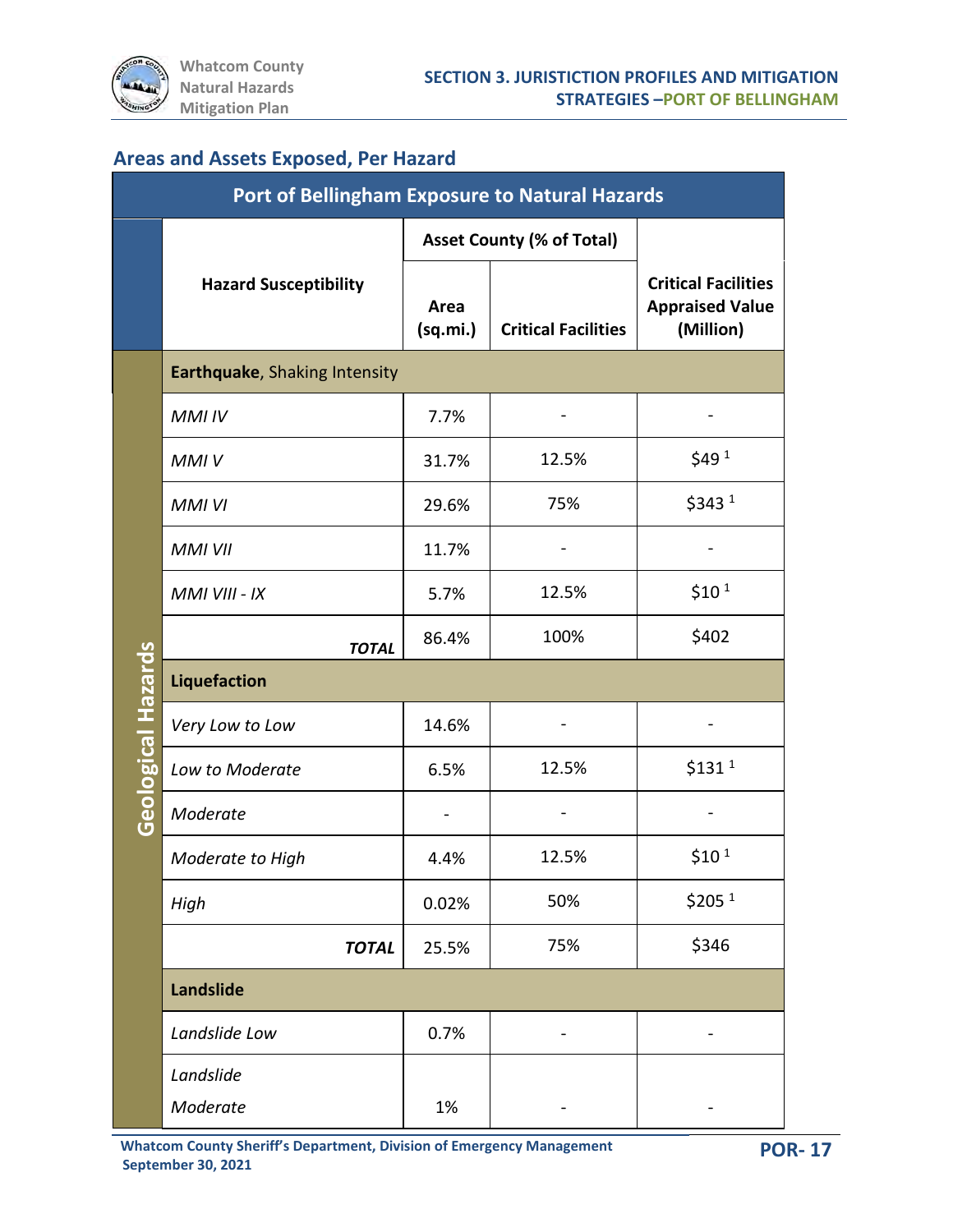

|        | Landslide High                                         | 2.9%  |                              |                     |
|--------|--------------------------------------------------------|-------|------------------------------|---------------------|
|        | Fan Low                                                | 0.1%  |                              |                     |
|        | Fan Moderate                                           | 0.3%  |                              |                     |
|        | Fan High                                               | 0.8%  |                              |                     |
|        | Mine Hazard                                            | 0.1%  |                              |                     |
|        | <b>TOTAL</b>                                           | 5.9%  |                              |                     |
|        | <b>Volcanic Eruption</b>                               |       |                              |                     |
|        | Case 1 Debris Flows                                    | 1.6%  | 12.5% <sup>2</sup>           | $$10^{1/2}$         |
|        | Case 2 Debris Flows                                    | 0.9%  |                              |                     |
|        | Case M Flows                                           | 2.9%  | $\qquad \qquad \blacksquare$ |                     |
|        | Pyroclastic Flows, Lava<br>Flows, and Ballistic Debris | 5.8   |                              |                     |
|        | Lateral Blast Hazard Zone                              | 22.7% | $\qquad \qquad \blacksquare$ |                     |
|        | <b>TOTAL</b>                                           | 33.9% | 12.5%                        | \$10                |
|        | Tsunami, Inundation Zone                               |       |                              |                     |
|        | Low to Moderate Inundation<br>Potential                | 0.3%  |                              |                     |
|        | Moderate to High Inundation<br>Potential               | 0.3%  |                              |                     |
|        | <b>High Inundation Potential</b>                       | 0.6%  | 75%                          | $$262$ <sup>1</sup> |
|        | <b>TOTAL</b>                                           | 1.2%  | 75%                          | \$262               |
|        | <b>Flooding</b>                                        |       |                              |                     |
| Hydrol | 100-year Flood                                         | 3.5%  | 12.5%                        | $$10^1$             |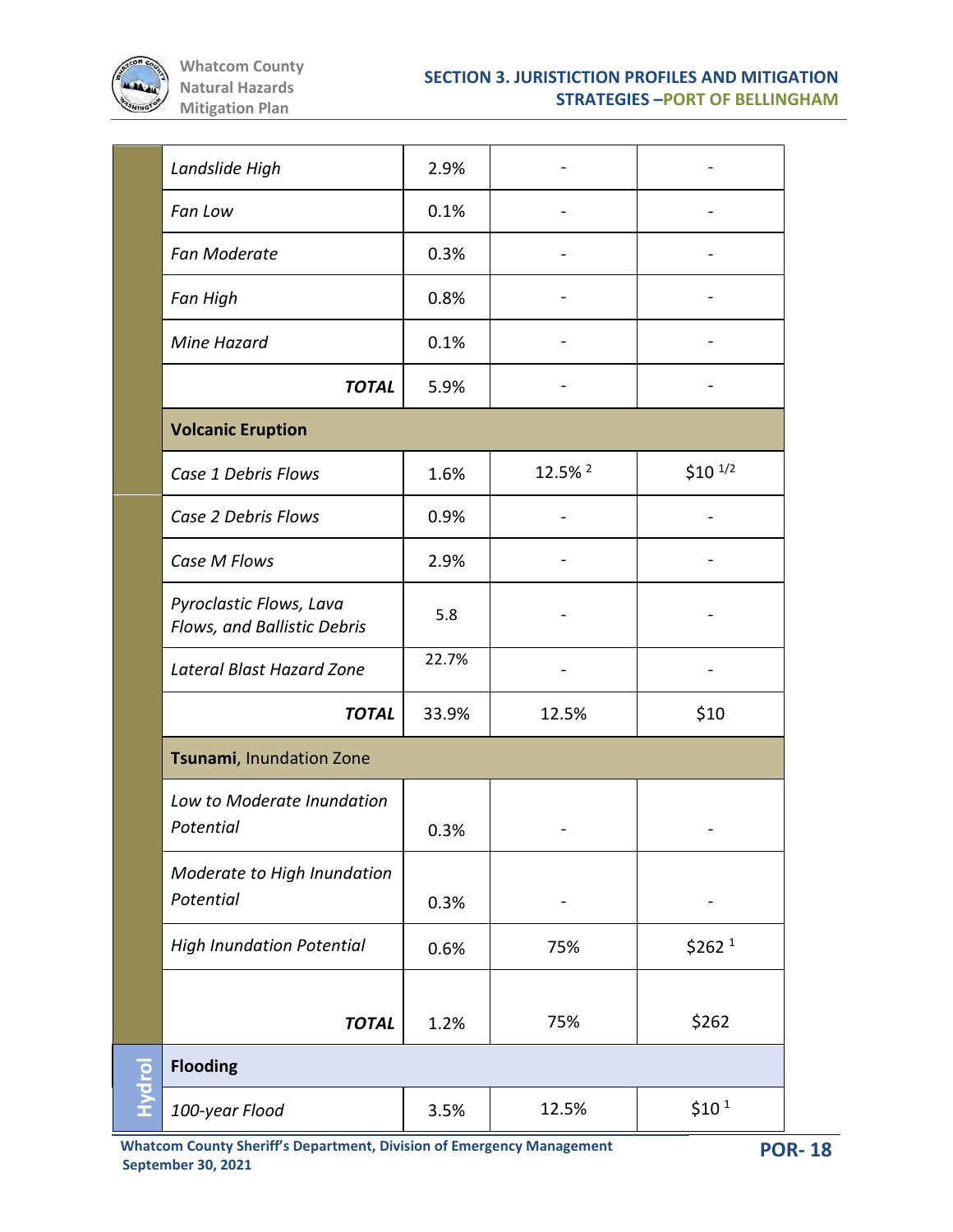

|                       | 500-year Flood                                     | 0.4%  |       |                   |
|-----------------------|----------------------------------------------------|-------|-------|-------------------|
|                       | Floodway                                           | 0.9%  |       |                   |
|                       | Undetermined (Zone D)                              | 52.1% |       |                   |
|                       | <b>TOTAL</b>                                       | 4.8%  | 12.5% | \$10              |
|                       | <b>Wildfire Zones</b>                              |       |       |                   |
|                       | Interface Very Low-Low<br><b>Structure Density</b> | 0.9%  |       |                   |
|                       | Interface Medium-High<br><b>Structure Density</b>  | 1.4%  | 25%   | \$57 <sup>1</sup> |
| <b>Meteorological</b> | Intermix Very Low-Low<br><b>Structure Density</b>  | 5.9%  |       |                   |
|                       | Intermix Medium-High<br><b>Structure Density</b>   | 4.1%  |       |                   |
|                       | <b>TOTAL</b>                                       | 12.3% | 25%   | \$57              |

<sup>1</sup>Shows the assessed dollar value provided by the community in their critical facilities list. Does not include the appraised total value.

<sup>2</sup>Some critical facilities located in multiple hazard zone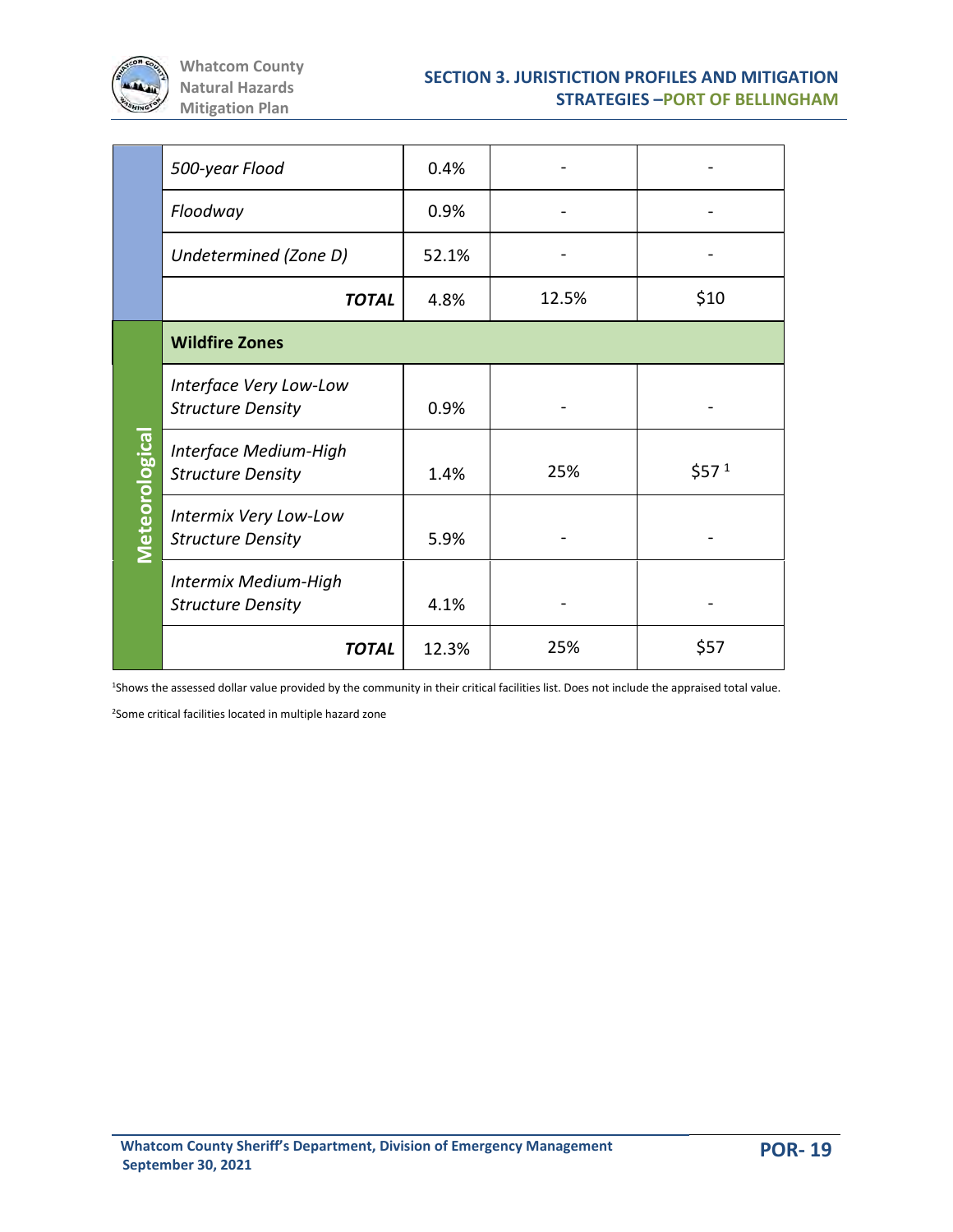# **Status of Port of Bellingham's 2016-2020 and Ongoing Hazard Mitigation Actions**

This section describes the status of mitigation actions that were proposed in the 2016 Mitigation Plan and are now 1) currently being implemented and are ongoing, 2) are now completed, or 3) are now discontinued because they are no longer needed. The actions are organized by hazard and indicate the lead agency, funding source, and status.

| Lead Agency           | May be more than one lead agency indicating shared responsibility<br>and coordination   |
|-----------------------|-----------------------------------------------------------------------------------------|
| <b>Funding Source</b> | Local; State; FEMA; Private; Other                                                      |
| <b>Current StatuS</b> | Action Discontinued / Action Completed / Action ongoing and<br>expected completion date |

#### **Tsunami**

**TSU-a. Map and Assess Vulnerability to Tsunami** – In 2019, the Port of Bellingham, in conjunction with jurisdictional partner the City of Bellingham and the Washington Military Department Division of Emergency Management, the Washington Department of Natural Resources, and the National Oceanic and Atmospheric Administration, developed tsunami inundation models and Tsunami Evacuation Walk Time Maps for the City of Bellingham and Port properties within Bellingham.

| Lead Entity           | WDNR, City of Bellingham |
|-----------------------|--------------------------|
| <b>Funding Source</b> | State, Federal, Local    |
| <b>Current Status</b> | Ongoing                  |

**TSU-b. Increase Public Awareness of Tsunami Hazard** – In 2017, All Hazards Alert Broadcast (AHAB) Warning Sirens were installed on Port of Bellingham property at Squalicum Harbor at geographic coordinates 48.7559 N, 122.50193 W, and on City of Blaine property at geographic coordinates 48.99449 N, 122.7602850193 W, adjacent to Blaine Harbor. An additional AHAB Siren was installed on Port of Bellingham property adjacent to the Bellingham Cruise Terminal at geographic coordinates 48.720249 N, 122.513427 W, in 2020.

| Lead Entity           | WDNR, Whatcom County, City of Bellingham, |  |  |  |  |
|-----------------------|-------------------------------------------|--|--|--|--|
|                       | Port of Bellingham                        |  |  |  |  |
| <b>Funding Source</b> | State, Federal, Local                     |  |  |  |  |
| <b>Current Status</b> | Ongoing                                   |  |  |  |  |

## **Flooding**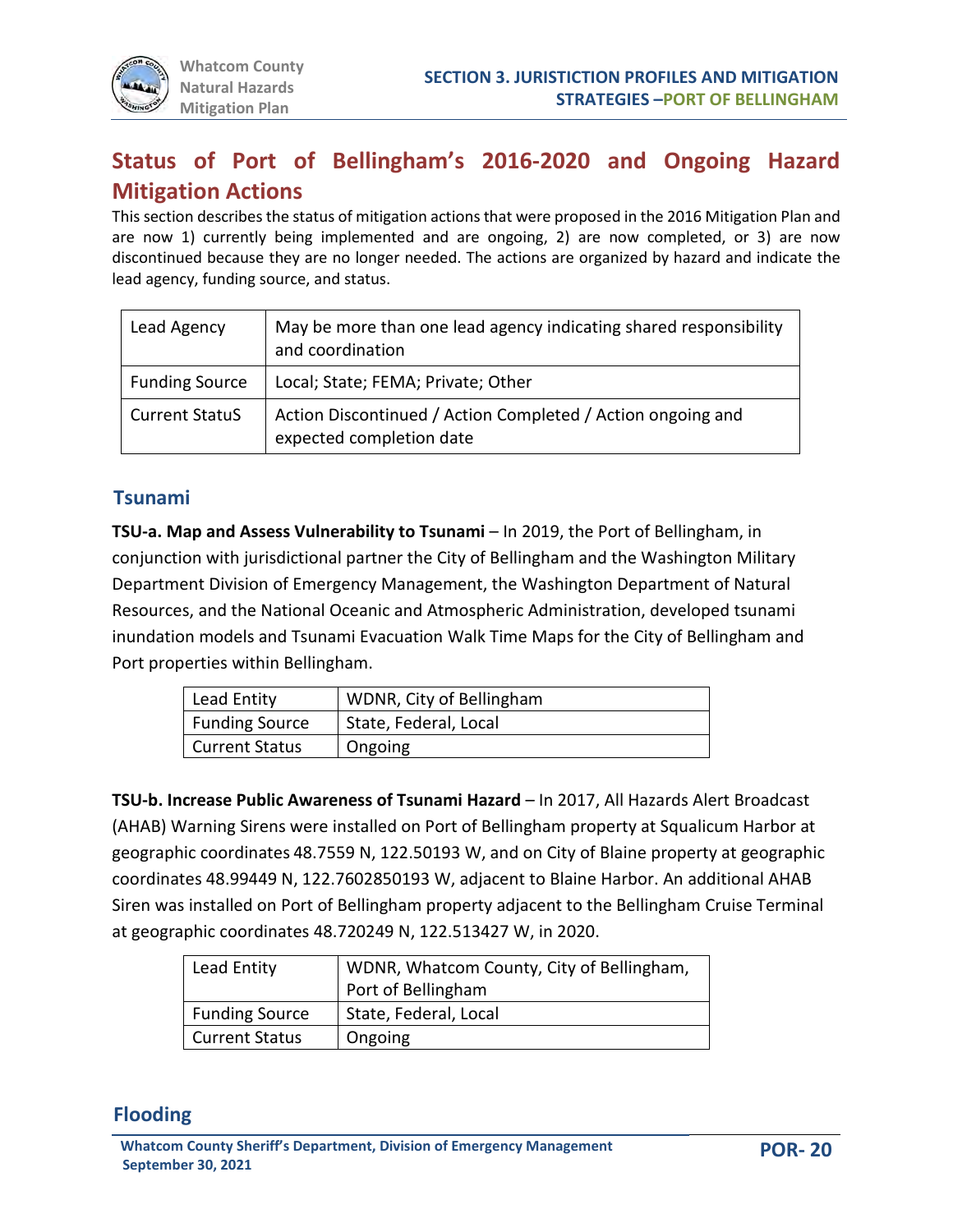No actions ongoing, discontinued, or completed for this hazard.

#### **Winter Storms/Freezes**

No actions ongoing, discontinued, or completed for this hazard.

#### **Severe Wind**

No actions ongoing, discontinued, or completed for this hazard.

#### **Multiple Hazards**

**MU-a. Increase Hazard Education and Risk Awareness** – The Whatcom County Sheriff's Office Division of Emergency Management and City of Bellingham Office of Emergency Management have adopted use of the AlertSense messaging system to notify the public and the media of emergency events throughout Whatcom County, including Port of Bellingham facilities and tenants. AlertSense allows a pre-formatted message to be sent to an email address, to a mobile phone as a text message, and/or as a voice message to a landline or mobile phone number. Messages can be sent to all individuals who voluntarily register in the system (free of charge), or to targeted groups for specific geographic areas (i.e. cities, towns or communities).

| Lead Entity           | City of Bellingham, Whatcom County |
|-----------------------|------------------------------------|
| <b>Funding Source</b> | Local                              |
| <b>Current Status</b> | Ongoing                            |

**MU-b. Protect Structures** – This Mitigation Action generally relies on the relocation of structures outside hazard areas. This Mitigation Action is now considered infeasible and, as such, has been discontinued.

| Lead Entity           | N/A          |
|-----------------------|--------------|
| <b>Funding Source</b> |              |
| <b>Current Status</b> | Discontinued |

#### **Earthquake**

**EQ-a. Conduct Outreach to Builders, Architects, Engineers and Inspectors** – The Port of Bellingham relies on the jurisdictions with code establishment and enforcement authority within which Port facilities are located to implement this Mitigation Action. As such, this Mitigation Action is not considered applicable to the Port and has been discontinued.

| Lead Entity    | N/A          |
|----------------|--------------|
| Funding Source |              |
| Current Status | Discontinued |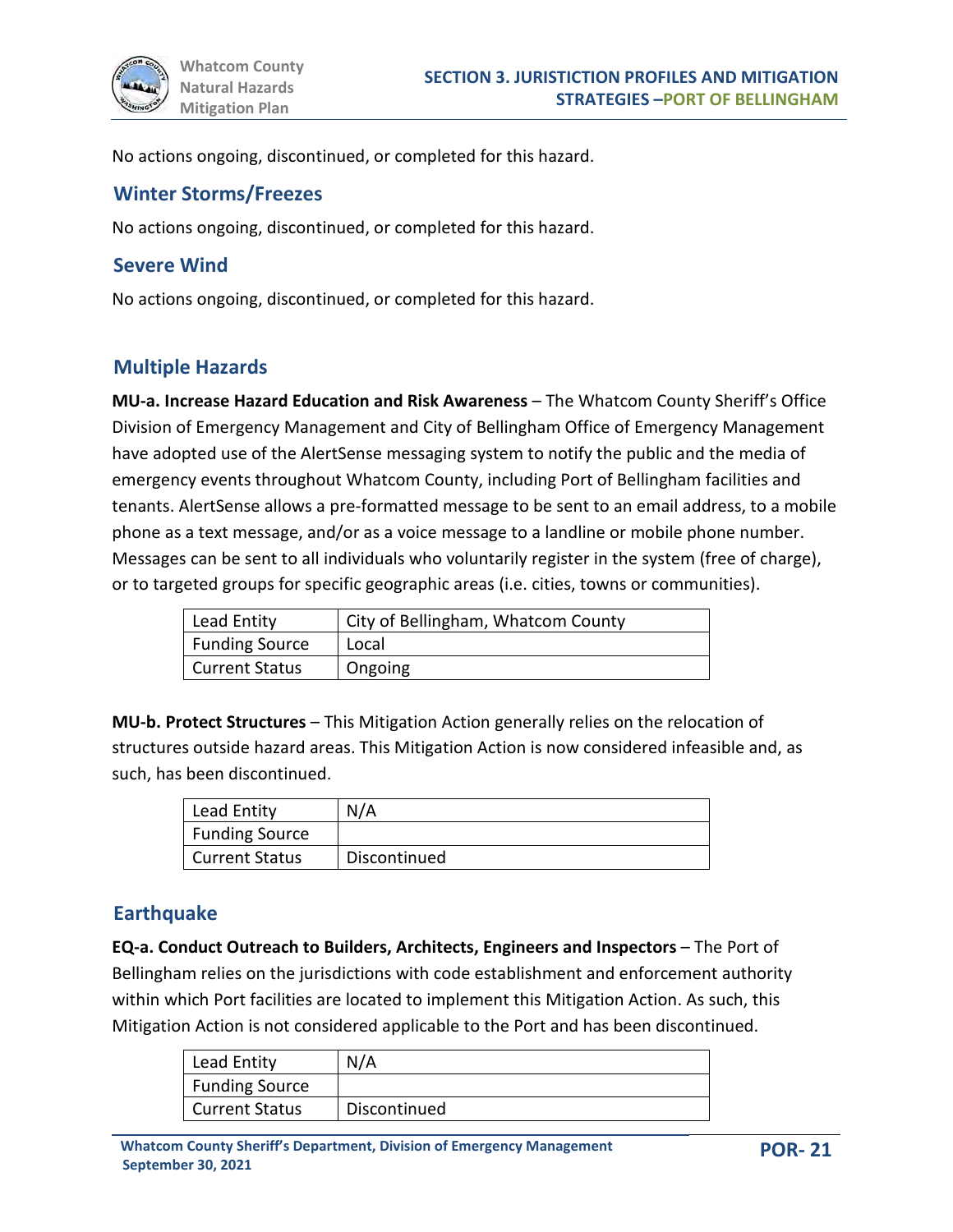**EQ-c. Design all Critical Facilities and Infrastructure for design earthquake event** – The port follows the International Building Code adopted by the county, which includes design for seismic hazard.

| Lead Entity           | Facilities/E&PS          |
|-----------------------|--------------------------|
| <b>Funding Source</b> | Local, State and Federal |
| Current Status        | Ongoing                  |

## **Landslide/Erosion**

**ER-a. Increase Awareness of Erosion Hazard** – The Port of Bellingham relies on those jurisdictions with code establishment and enforcement authority within which Port facilities are located to implement this Mitigation Action. The only identified erosion hazard on Port properties is to Port-owned breakwater structures at Squalicum and Blaine Harbors and the appropriate Port Engineering and Facilities leads are aware of this hazard as part of their core functions. As such, this Mitigation Action is not considered applicable to the Port and has been discontinued.

| Lead Entity           | N/A          |
|-----------------------|--------------|
| <b>Funding Source</b> |              |
| <b>Current Status</b> | Discontinued |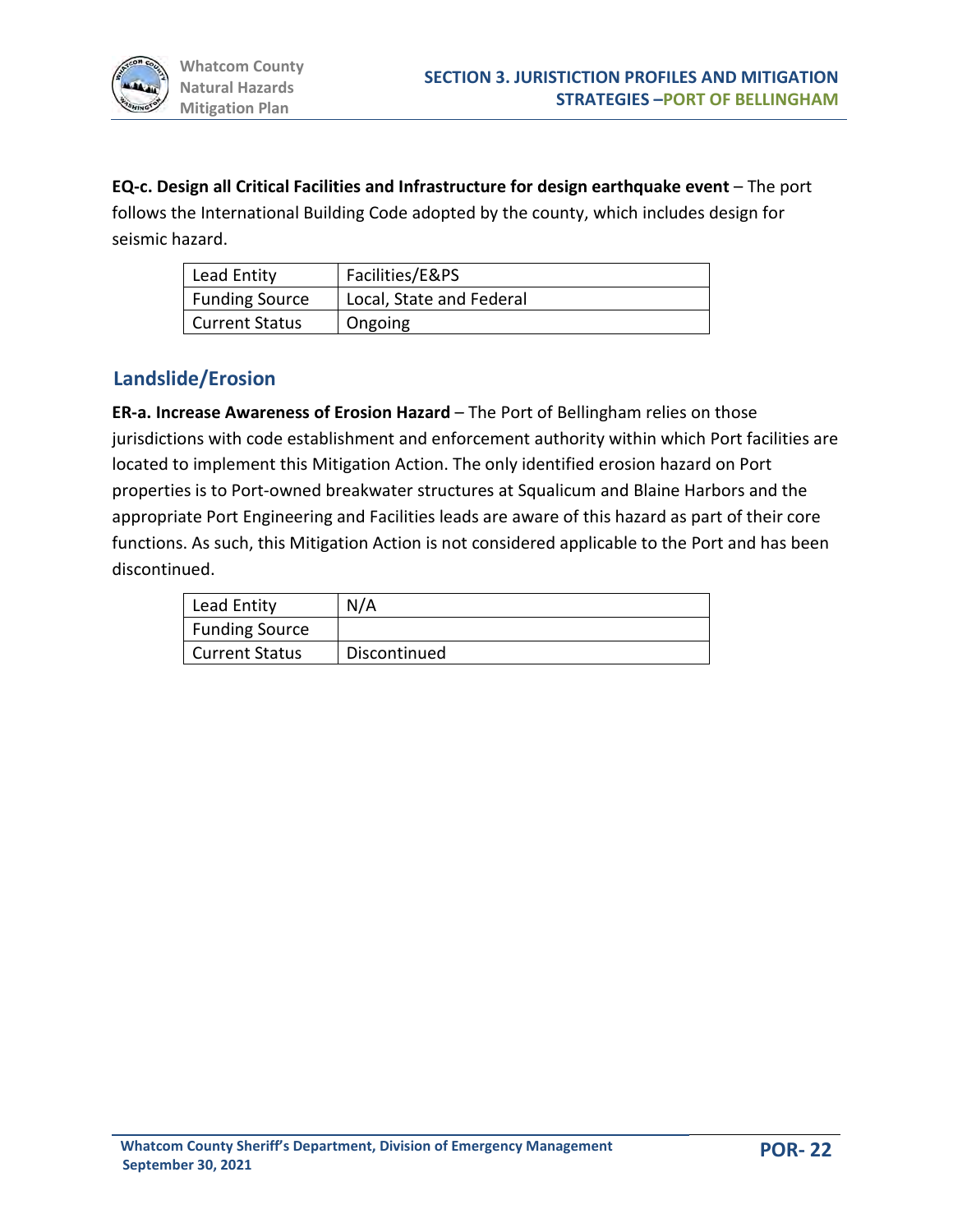# **Port of Bellingham 2021-2025 Hazard Mitigation Strategy**

## **Whatcom County Hazard Mitigation Goals**

Whatcom County has identified five overarching hazard mitigation goals, which represent what a community seeks to achieve through mitigation actions.

**Goal 1.** Protect Life, Property and Public Welfare

**Goal 2.** Increase Public Awareness

**Goal 3.** Preserve and Enhance Natural Systems

**Goal 4.** Encourage Partnership for Implementation

**Goal 5.** Ensure Continuity of Emergency Services

These countywide goals help guide any prioritization and implementation of mitigation actions, ensuring that the actions contribute to a community's vision for the future.

## **Port of Bellingham-Specific Hazard Mitigation Goals**

The Port of Bellingham supports the county-wide planning goals. No additional communityspecific mitigation planning goals have been identified at this time.

## **Mitigation Action Options**

Appendix E of the Whatcom County Natural Hazard Mitigation Plan provides a list of mitigation options. Port of Bellingham considered mitigation options related to earthquake, flooding, erosion, tsunami, winter storms, severe wind, especially those related to flooding because these hazards have the potential to cause the greatest loss and damage. Not all mitigation options in Appendix E were relevant or a strong priority for Port of Bellingham. Some options have already been implemented or are ongoing in Port of Bellingham, as documented in the section above on the status of 2016-2020 and ongoing hazard mitigation actions.

## **Mitigation Action Prioritization**

The mitigation actions in this section are new actions that Port of Bellingham has prioritized for the 2021-2025 planning period and beyond. Mitigation options were prioritized based upon review of the following two criteria: 1) The action's Overall Feasibility based on engineering, environmental, financial and political considerations, 2) The Criticality of the action, based upon a consideration of which actions had the greatest potential to protect life, property and public welfare. Port of Bellingham is working in cooperation with the County and other participating communities and special districts to develop a systematic methodology that would use multiple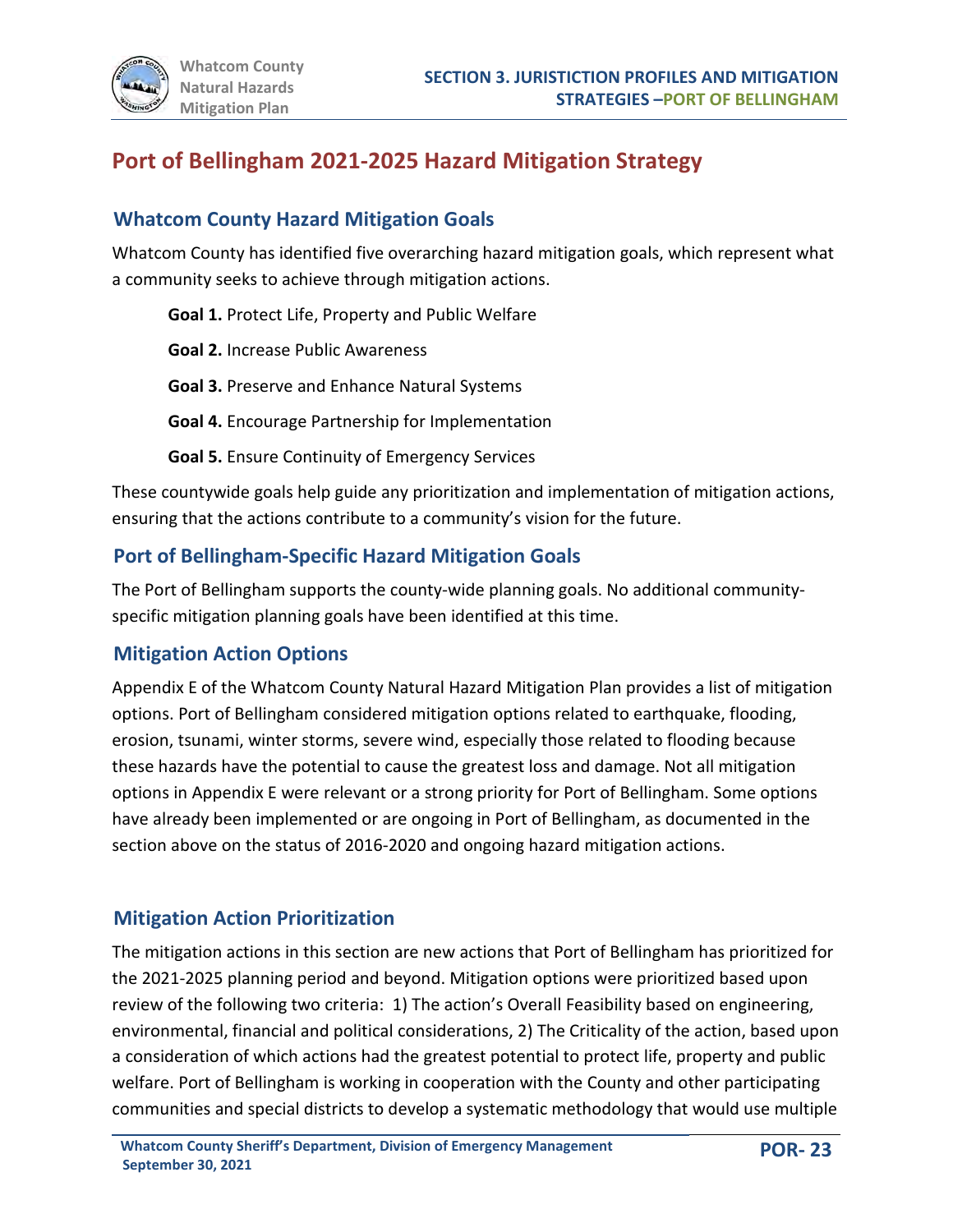

evaluation criteria to determine mitigation action prioritization. This new methodology will be used in future updates of this Plan.

In the following Identified Mitigation Actions 2021-2025 table, each priority action is listed by hazard. Each action is followed by planning goals, lead agency, the priority evaluation, timeline, funding source and estimated cost, where such information is available. This information can be used by local decision makers in pursuing strategies for implementation.

| 1 | Goals             | Indicates the hazard mitigation planning goal or goals this action<br>addresses; countywide and/or community-specific |
|---|-------------------|-----------------------------------------------------------------------------------------------------------------------|
| 2 | Lead Agency       | May be more than one lead agency indicating shared responsibility<br>and coordination                                 |
| 3 | Priority          | H (High); M (Medium); L (Low)                                                                                         |
| 4 | Timeline          | Short-Range (less than 2 years); Mid-Range (2-5 years); Long-Range<br>(more than 5 years)                             |
| 5 | Funding<br>Source | Local; State; FEMA; Private; Other                                                                                    |
| 6 | Estimated<br>Cost | Actual; Estimated                                                                                                     |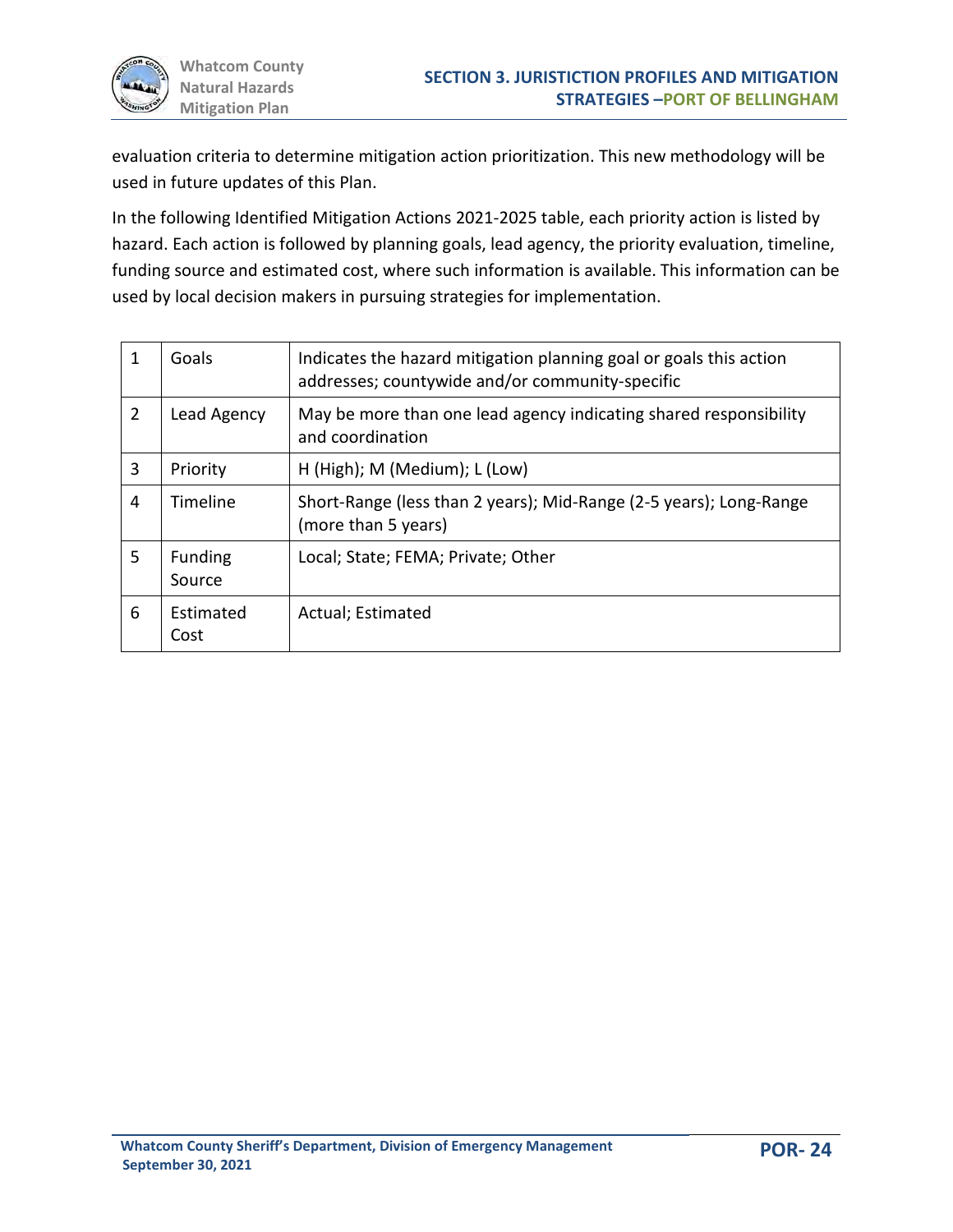

# **Port of Bellingham Identified Mitigation Actions 2021-2025**

| <b>PORT OF BELLINGHAM</b><br><b>IDENTIFIED MITIGATION ACTIONS 2021-2025</b>         |                                                                                                                                                                                                                                                                            |                |                                          |                        |                        |                                        |                       |  |
|-------------------------------------------------------------------------------------|----------------------------------------------------------------------------------------------------------------------------------------------------------------------------------------------------------------------------------------------------------------------------|----------------|------------------------------------------|------------------------|------------------------|----------------------------------------|-----------------------|--|
|                                                                                     | <b>MITIGATION ACTIONS</b>                                                                                                                                                                                                                                                  | (1)            | $(2)$ Lead<br><b>Responsibility</b>      | (3)<br><b>Priority</b> | (4)<br><b>Timeline</b> | (5)<br><b>Funding</b><br><b>Source</b> | (6) Estimated<br>Cost |  |
| <b>Hazard</b>                                                                       | <b>Action Items</b>                                                                                                                                                                                                                                                        | <b>Goals</b>   |                                          |                        |                        |                                        |                       |  |
| <b>GENERAL: ALL</b><br><b>HAZARDS</b>                                               | These are actions that inform and educate citizens, elected officials, and property owners                                                                                                                                                                                 |                | about hazards and ways to mitigate them. |                        |                        |                                        |                       |  |
| <b>Education and</b><br>Awareness<br>Actions                                        | <b>G-1 Distribute Whatcom County Emergency</b><br><b>Preparedness Guide.</b>                                                                                                                                                                                               | $\overline{2}$ | Emergency<br>Management                  | M                      | M                      | Local                                  | 15,000                |  |
| <b>Hazard Specific</b><br>(Reference:<br><b>Whatcom County</b><br>Mitigation Ideas) | Actions communities should consider to identify and evaluate<br>a range of potential mitigation actions for reducing risk to natural hazards and disasters.                                                                                                                |                |                                          |                        |                        |                                        |                       |  |
| Droughts/Heat<br><b>Waves</b>                                                       | D-1 There are no new actions considered/all<br>actions ongoing, discontinued, or completed                                                                                                                                                                                 |                |                                          |                        |                        |                                        |                       |  |
| <b>Earthquakes</b>                                                                  | EQ-c. Design all Critical Facilities and<br>Infrastructure for design earthquake event                                                                                                                                                                                     | 1              | Facilities/E&PS                          | M                      | O                      | Local.<br>State, and<br>Federal        |                       |  |
|                                                                                     | <b>EQ-1 Incorporate Earthquake Mitigation into</b><br><b>Port Planning</b>                                                                                                                                                                                                 | $\mathbf{1}$   | Environmental<br>and Planning            | M                      | M                      | Local                                  | unknown               |  |
| <b>Priority:</b>                                                                    | <b>Timeline:</b><br><b>Estimated Cost:</b><br><b>Funding Source:</b><br>H (High); M (Medium); L (Low)<br>Short-Range (less than 2 years); Mid-Range (2-5 years); Long-Range (more than 5 years); Ongoing<br>Local; State; FEMA; Private; Other<br><b>Actual; Estimated</b> |                |                                          |                        |                        |                                        |                       |  |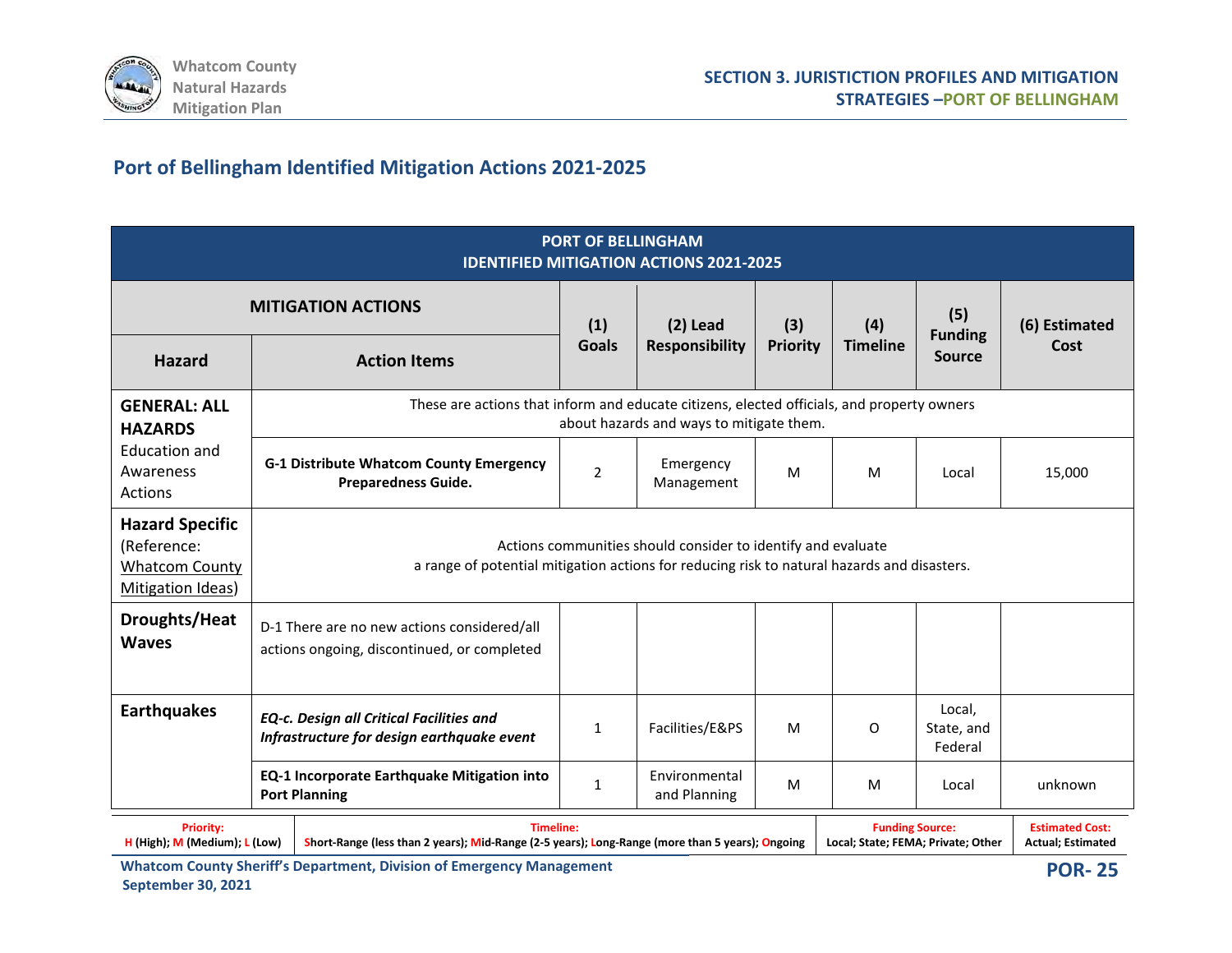

|                                                   |                 |                                                                                                                     |                | Services (E&PS)                  |              |                                                              |                                |                                                     |
|---------------------------------------------------|-----------------|---------------------------------------------------------------------------------------------------------------------|----------------|----------------------------------|--------------|--------------------------------------------------------------|--------------------------------|-----------------------------------------------------|
|                                                   |                 | <b>EQ-2 Map and Assess Port Vulnerability to</b><br><b>Seismic Hazards</b>                                          | 1, 2           | E&PS                             | M            | M                                                            | Local,<br>State &<br>Federal   | unknown                                             |
|                                                   |                 | <b>EQ-3 Increase Earthquake Risk Awareness</b>                                                                      | $\overline{2}$ | Emergency<br>Mgmt                | M            | M                                                            | Local                          | 15,000                                              |
|                                                   |                 | <b>EQ-4 Provide Information on Structural and</b><br><b>Non-Structural Retrofitting</b>                             | $\mathbf{1}$   | Emergency<br>Mgmt/Real<br>Estate | M            | M                                                            | Local                          | 15,000.                                             |
|                                                   |                 | <b>EQ-5. Conduct Inspections of Building Safety</b>                                                                 | $\mathbf{1}$   | <b>Facilities</b>                | M            | M                                                            | Local,<br>State and<br>Federal | Unknown                                             |
| <b>Extreme</b><br><b>Temperatures</b>             |                 | ET-1 There are no new actions considered/all<br>actions ongoing, discontinued, or completed                         |                |                                  |              |                                                              |                                |                                                     |
| <b>Flooding</b>                                   |                 | FL-1 Participate in Partnerships to Support<br><b>Floodplain Management</b>                                         | 4, 1           | E&PS                             | $\mathsf{L}$ | M                                                            | Local                          | unknown                                             |
| Safety                                            |                 | <b>FL-2 Increase Awareness of Flood Risk and</b>                                                                    | $\overline{2}$ | Emergency<br>Mgmt                | M            | M                                                            | Local                          | 15,000.                                             |
|                                                   | <b>Planning</b> | FL-3. Incorporate Flood Mitigation in Local                                                                         | 1, 2           | Facilities/E&PS                  | M            | M                                                            | Local,<br>State and<br>Federal | Unknown                                             |
|                                                   |                 | FL-4. Follow Current Building Codes and<br><b>Development Standards</b>                                             | $\mathbf{1}$   | <b>Facilities</b>                | M            | M                                                            | Local                          | Unknown                                             |
|                                                   |                 | FL-5. Stormwater Management Planning                                                                                | 1, 2           | Facilities/E&PS                  | M            | M                                                            | Local,<br>State                | Cost of current<br>staff                            |
|                                                   | Runoff          | FL-6. Adopt Polices to Reduce Stormwater                                                                            | $\mathbf{1}$   | Facilities/E&PS                  | M            | M                                                            | Local,<br>State                | Cost of Current<br>staff                            |
|                                                   |                 | FL-7. Conduct Regular Maintenance for                                                                               | $\mathbf{1}$   | Facilities/E&PS                  | M            | M                                                            | Local,                         | Unknown                                             |
| <b>Priority:</b><br>H (High); M (Medium); L (Low) |                 | <b>Timeline:</b><br>Short-Range (less than 2 years); Mid-Range (2-5 years); Long-Range (more than 5 years); Ongoing |                |                                  |              | <b>Funding Source:</b><br>Local; State; FEMA; Private; Other |                                | <b>Estimated Cost:</b><br><b>Actual</b> ; Estimated |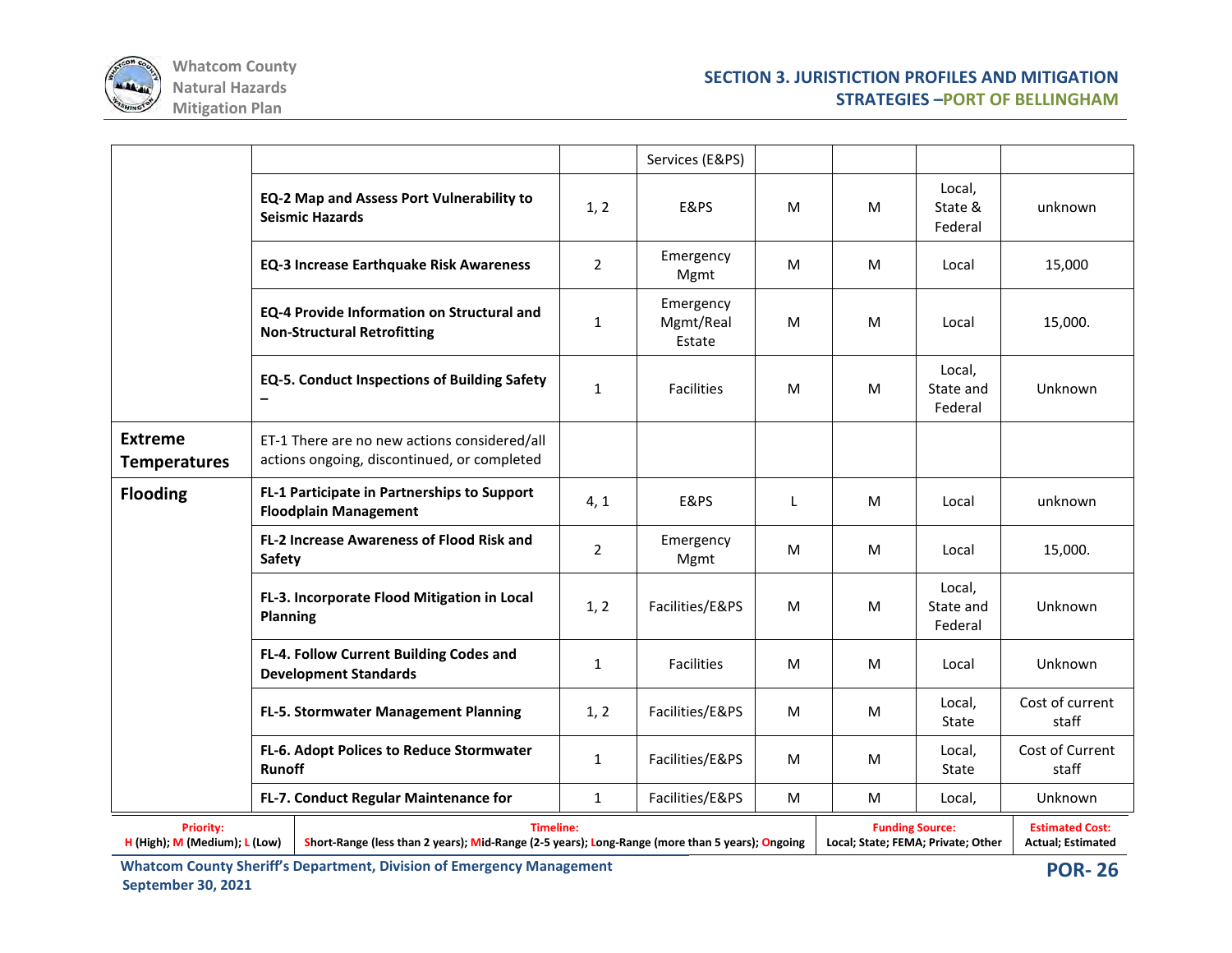

|                              | <b>Drainage Systems and Flood Control</b><br><b>Structures</b>                                   |              |                                   |   |   | State                          |         |
|------------------------------|--------------------------------------------------------------------------------------------------|--------------|-----------------------------------|---|---|--------------------------------|---------|
|                              | <b>FL-8. Protect Infrastructure</b>                                                              | 1            | <b>Facilities</b>                 | M | M | Local                          | Unknown |
|                              | FL-9. Design and construct Critical Facilities<br>to prevent flooding and future sea level rise. | 1, 5         | <b>Facilities</b>                 | M | M | Local                          | Unknown |
| Landslide/<br><b>Erosion</b> | <b>ER-1 Manage Development in Erosion</b><br><b>Hazard Areas</b>                                 | 1, 3         | E&PS                              | M | M | Local                          | Unknown |
|                              | <b>ER-2. Stabilize Erosion Hazard Areas</b>                                                      | 1, 5         | <b>Facilities</b>                 | M | M | Local                          | Unknown |
| Land<br>Subsidence           | LS-1 There are no new actions considered/all<br>actions ongoing, discontinued, or completed      |              |                                   |   |   |                                |         |
| Lightning                    | L-1 There are no new actions considered/all<br>actions ongoing, discontinued, or completed       |              |                                   |   |   |                                |         |
| <b>Severe Storms</b>         | SS-1 There are no new actions considered/all<br>actions ongoing, discontinued, or completed      |              |                                   |   |   |                                |         |
| <b>Severe Wind</b>           | SW-1. Apply Site and Building Design<br><b>Standards that Minimize Wind Damage</b>               | $\mathbf{1}$ | Facilities and<br><b>E&amp;PS</b> | M | M | Local                          | Unknown |
|                              | SW-2. Assess Vulnerability to Severe Wind                                                        | 1,           | <b>Facilities</b>                 | M | M | Local                          | Unknown |
|                              | SW-3. Protect Power Lines and<br><b>Infrastructure</b>                                           | 1, 5         | <b>Facilities</b>                 | M | M | Federal,<br>State and<br>Local | Unknown |
| <b>Tornadoes</b>             | T-1 There are no new actions considered/all<br>actions ongoing, discontinued, or completed       |              |                                   |   |   |                                |         |
| <b>Tsunami</b>               | TSU-a Ongoing -- Map and Assess<br><b>Vulnerability to Tsunami</b>                               | 1, 5         | WDNR, City of<br>Bellingham       | M | O | Federal,<br>State, and         |         |

| <b>Priority:</b>                | :imeline                                                                                        | <b>Funding Source:</b>             | <b>Estimated Cost:</b>   |
|---------------------------------|-------------------------------------------------------------------------------------------------|------------------------------------|--------------------------|
| $H$ (High); M (Medium); L (Low) | Short-Range (less than 2 years); Mid-Range (2-5 years); Long-Range (more than 5 years); Ongoing | Local: State: FEMA: Private: Other | <b>Actual: Estimated</b> |
|                                 |                                                                                                 |                                    |                          |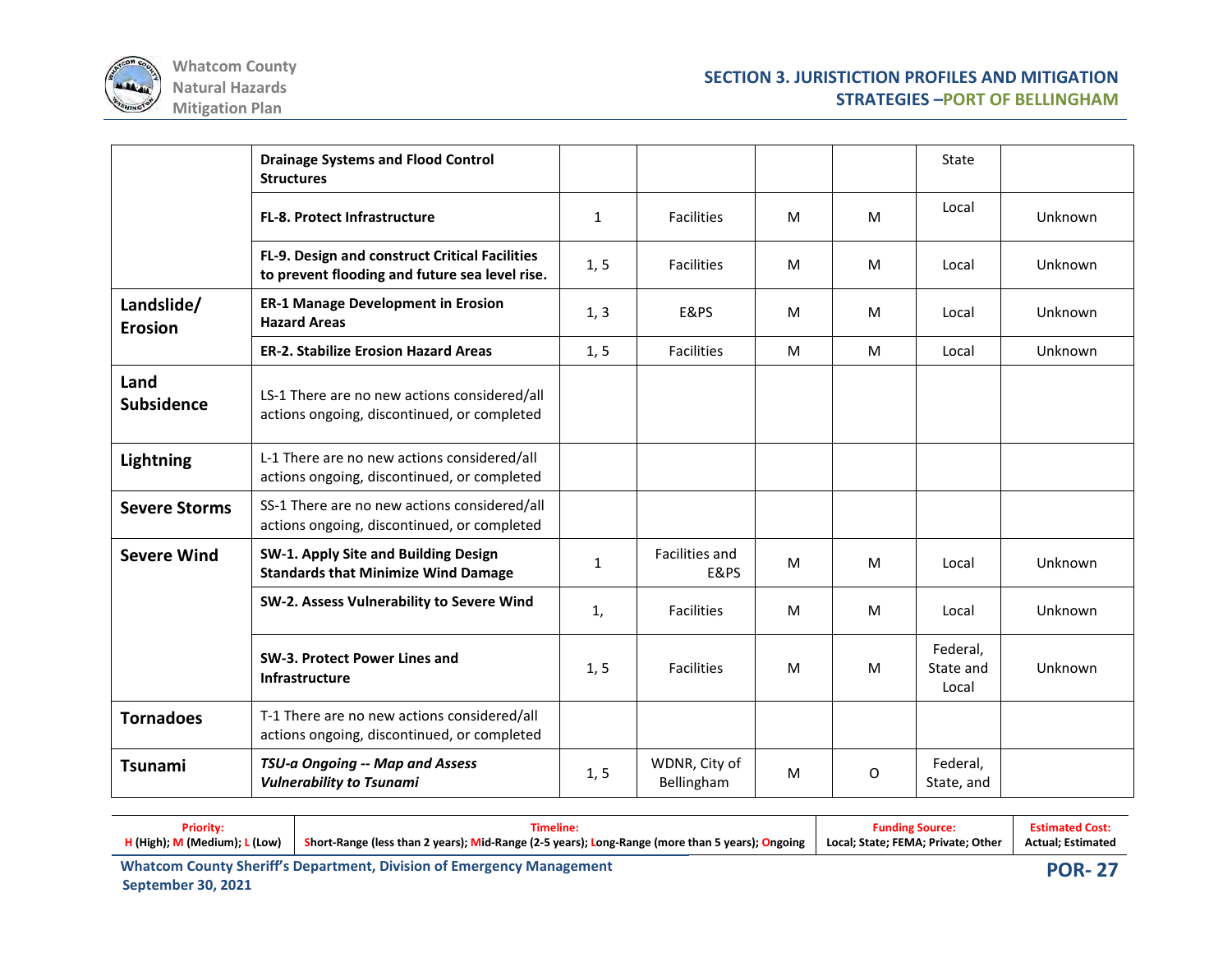

|                                   |                                                                                                |                |                                                                             |   |          | Local                           |                      |
|-----------------------------------|------------------------------------------------------------------------------------------------|----------------|-----------------------------------------------------------------------------|---|----------|---------------------------------|----------------------|
|                                   | TSU-b Ongoing -- Increase Public Awareness<br>of Tsunami Hazard                                | $\overline{2}$ | WDNR,<br>Whatcom<br>County, City of<br>Bellingham,<br>Port of<br>Bellingham | M | O        | Federal,<br>State, and<br>Local |                      |
|                                   | TSU-1 Manage Development of Port<br>infrastructure in Tsunami Hazard Areas                     | 1, 5           | Environmental<br>and Planning<br>Services (E&PS)                            | M | M        | Local                           | Unknown              |
| <b>Wildfires</b>                  | WF-1 There are no new actions<br>considered/all actions ongoing, discontinued,<br>or completed |                |                                                                             |   |          |                                 |                      |
| Winter Storms/<br><b>Freezes</b>  | <b>WW-1 Conduct Winter Weather Risk</b><br><b>Awareness Activities</b>                         | $\overline{2}$ | Emergency<br>Mgmt/Facilities                                                | M | M        | Local                           | 15,000               |
| (Severe Winter<br>Weather)        | WW-2. Design and construct Buildings and<br>Infrastructure to withstand design storm<br>events | $\mathbf{1}$   | <b>Facilities</b>                                                           | M | M        | Local                           | Unknown              |
|                                   | WW-3. Reduce Impacts to Roadways                                                               | 1, 5           | <b>Facilities</b>                                                           | M | M        | Local                           | Unknown              |
| <b>Multiple</b><br><b>Hazards</b> | MU-a Ongoing -- Increase Hazard Education<br>and Risk Awareness                                | $\overline{2}$ | City of<br>Bellingham,<br>Whatcom<br>County                                 | M | $\Omega$ | Local                           |                      |
|                                   | <b>MU-1 Increase Port Live Aboard Disaster</b><br><b>Preparedness Awareness</b>                | 1, 2           | Emergency<br>Mgmt                                                           | M | M        | Local                           | 15,000.              |
|                                   | <b>MU-2 Promote Private Mitigation Efforts</b>                                                 | 4              | Emergency<br>Mgmt                                                           | M | M        | Local                           | 15,000.              |
|                                   | <b>MU-3. Assess Community Risk</b>                                                             | 1, 2, 5        | Emergency<br>Management                                                     | M | M        | Local and<br>State              | <b>Current Staff</b> |

| Prioritv:                     | Timeline:                                                                                       | <b>Funding Source:</b>             | <b>Estimated Cost:</b> |
|-------------------------------|-------------------------------------------------------------------------------------------------|------------------------------------|------------------------|
| H (High); M (Medium); L (Low) | Short-Range (less than 2 years); Mid-Range (2-5 years); Long-Range (more than 5 years); Ongoing | Local; State; FEMA; Private; Other | Actual: Estimated      |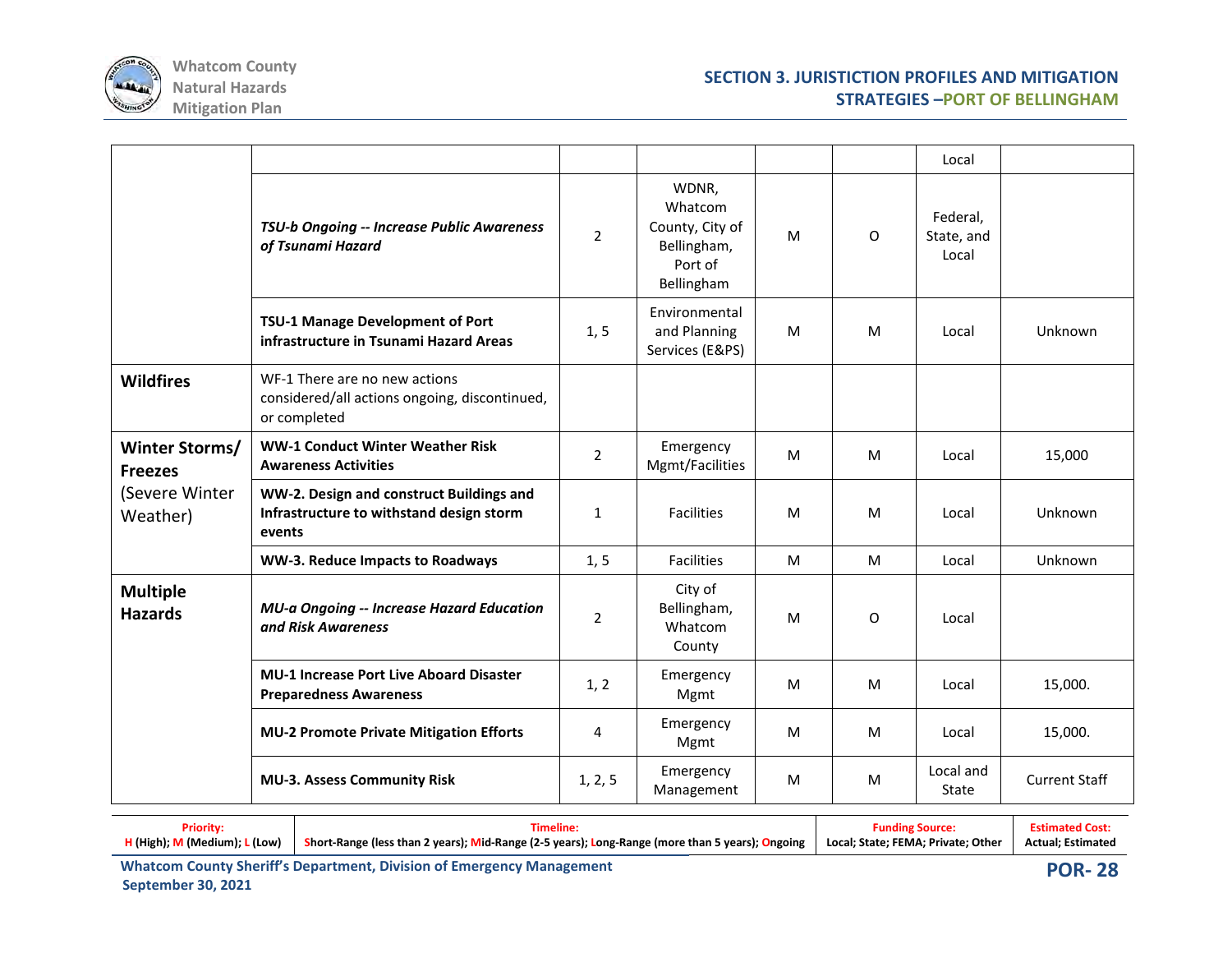

|                                                                         | <b>MU-4 Map Risk</b>                                                                                              | 1, 2, 5      | Emergency<br>Management | M | M | Local and<br>State | <b>Current Staff</b> |
|-------------------------------------------------------------------------|-------------------------------------------------------------------------------------------------------------------|--------------|-------------------------|---|---|--------------------|----------------------|
|                                                                         | <b>MU-5. Prevent Development in Hazard</b><br>Areas                                                               | 1, 2, 5      | E&PS                    | M | M | Local and<br>State | <b>Current Staff</b> |
|                                                                         | MU-6 Integrate Mitigation into Local<br><b>Planning</b>                                                           | 1, 2, 5      | E&PS                    | M | M | Local              | <b>Current Staff</b> |
|                                                                         | <b>MU-7. Monitor Mitigation Plan</b><br>Implementation                                                            | 1, 2, 5      | Emergency<br>Management | M | M | Local              | <b>Current Staff</b> |
|                                                                         | MU-8 Construct and improve Infrastructure<br>and Critical Facilities to mitigate damage<br>from multiple hazards. | $\mathbf{1}$ | <b>Facilities</b>       | M | M | Local and<br>State | Unknown              |
| <b>Advanced</b><br><b>Mitigation</b><br><b>Projects</b><br>(Dream List) | <b>International Cargo Terminal Flooding at</b><br><b>Sumas</b>                                                   | $\mathbf{1}$ | Port                    | M |   | Local              | unknown              |
|                                                                         | Survey of existing mines - Bellingham<br><b>International Airport</b>                                             | $\mathbf{1}$ | Port                    |   |   | State,<br>Federal  | Unknown              |
|                                                                         | <b>Survey of existing mines- Bellingham</b><br><b>Shipping Terminal</b>                                           | $\mathbf{1}$ | Port                    |   |   | State,<br>Federal  | Unknown              |
|                                                                         | Survey of existing mines-Squalicum Harbor                                                                         | $\mathbf{1}$ | Port                    |   |   | State,<br>Federal  | Unknown              |
|                                                                         | <b>Survey of existing mines- Fairhaven Station</b>                                                                | $\mathbf{1}$ | Port                    | L |   | State,<br>Federal  | Unknown              |

| <b>Priority:</b>              | Timeline:                                                                                       | <b>Funding Source:</b>             |               |  |  |
|-------------------------------|-------------------------------------------------------------------------------------------------|------------------------------------|---------------|--|--|
| H (High); M (Medium); L (Low) | Short-Range (less than 2 years); Mid-Range (2-5 years); Long-Range (more than 5 years); Ongoing | Local: State: FEMA: Private: Other |               |  |  |
|                               | <b>Whatcom County Sheriff's Department, Division of Emergency Management</b>                    |                                    | <b>POR-29</b> |  |  |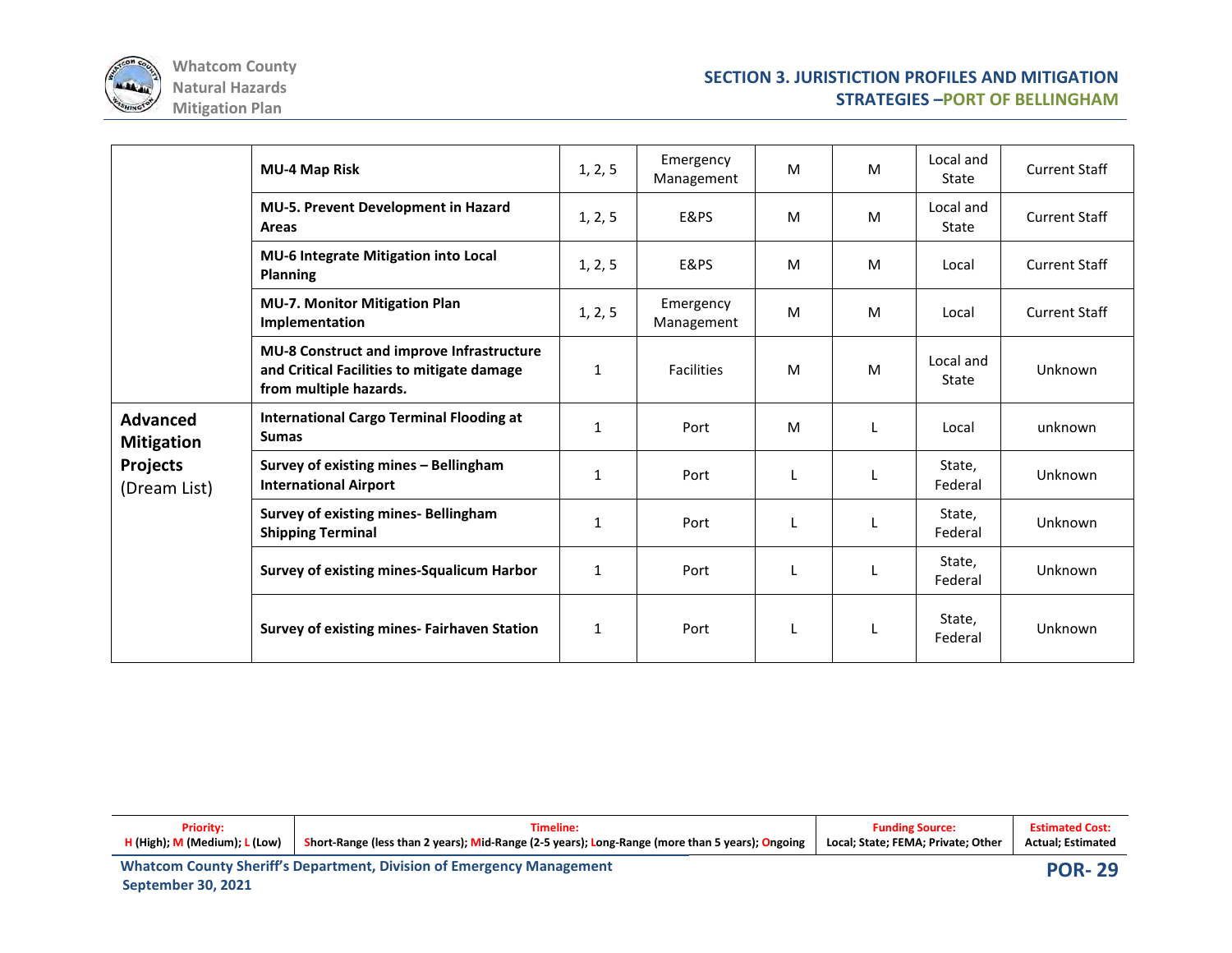## **Port of Bellingham Annual Review and Progress for Hazard-Specific Mitigation Actions 2021-2025**

Progress monitoring means tracking the implementation of the hazard specific mitigation actions over time. Each jurisdiction must identify how, when, and by whom action items will be monitored. The responsible agency assigned to each mitigation action is responsible for tracking and reporting on each of their actions.

Annual review and progress reporting includes the following:

- **Step One:** Identify mitigation actions that your planning team has identified for the annual review. The planning team has the option to address ALL action items, or only those that should be acted on during each review cycle.
- **Step Two**: Use the table below to track annual progress. For each action item selected for annual review insert the appropriate letter that indicates the status of that action item.
- **Step Three:** Complete a progress report form as illustrated in Appendix G for each mitigation action item selected for annual review
- **Step Four:** Submit the completed form(s) to the Whatcom County DEM.

| <b>Port of Bellingham</b><br>Hazard-Specific Action Items 2021-2025 - Annual Review and Progress |                                                                                                                                                                                 |      |      |      |      |                          |  |  |
|--------------------------------------------------------------------------------------------------|---------------------------------------------------------------------------------------------------------------------------------------------------------------------------------|------|------|------|------|--------------------------|--|--|
| <b>Action Items</b>                                                                              | Status (Choose One & Enter Letter):<br>A. Completed;<br>B. In Progress (on schedule);<br>C. In Progress (delayed);<br><b>D.</b> Delayed Until Funding Available;<br>E. Canceled |      |      |      |      |                          |  |  |
|                                                                                                  | 2021                                                                                                                                                                            | 2022 | 2023 | 2024 | 2025 | Notes on yearly progress |  |  |
| <b>GENERAL: ALL HAZARDS</b>                                                                      |                                                                                                                                                                                 |      |      |      |      |                          |  |  |
| $G-1$<br><b>Distribute Whatcom County</b><br><b>Emergency Preparedness Guide.</b>                |                                                                                                                                                                                 |      |      |      |      |                          |  |  |
| Add New Action Items if Applicable                                                               |                                                                                                                                                                                 |      |      |      |      |                          |  |  |
| <b>DAM/LEVEE FAILURES</b>                                                                        |                                                                                                                                                                                 |      |      |      |      |                          |  |  |
| Add New Action Items if Applicable                                                               |                                                                                                                                                                                 |      |      |      |      |                          |  |  |
| <b>DROUGHTS/HEAT WAVES</b>                                                                       |                                                                                                                                                                                 |      |      |      |      |                          |  |  |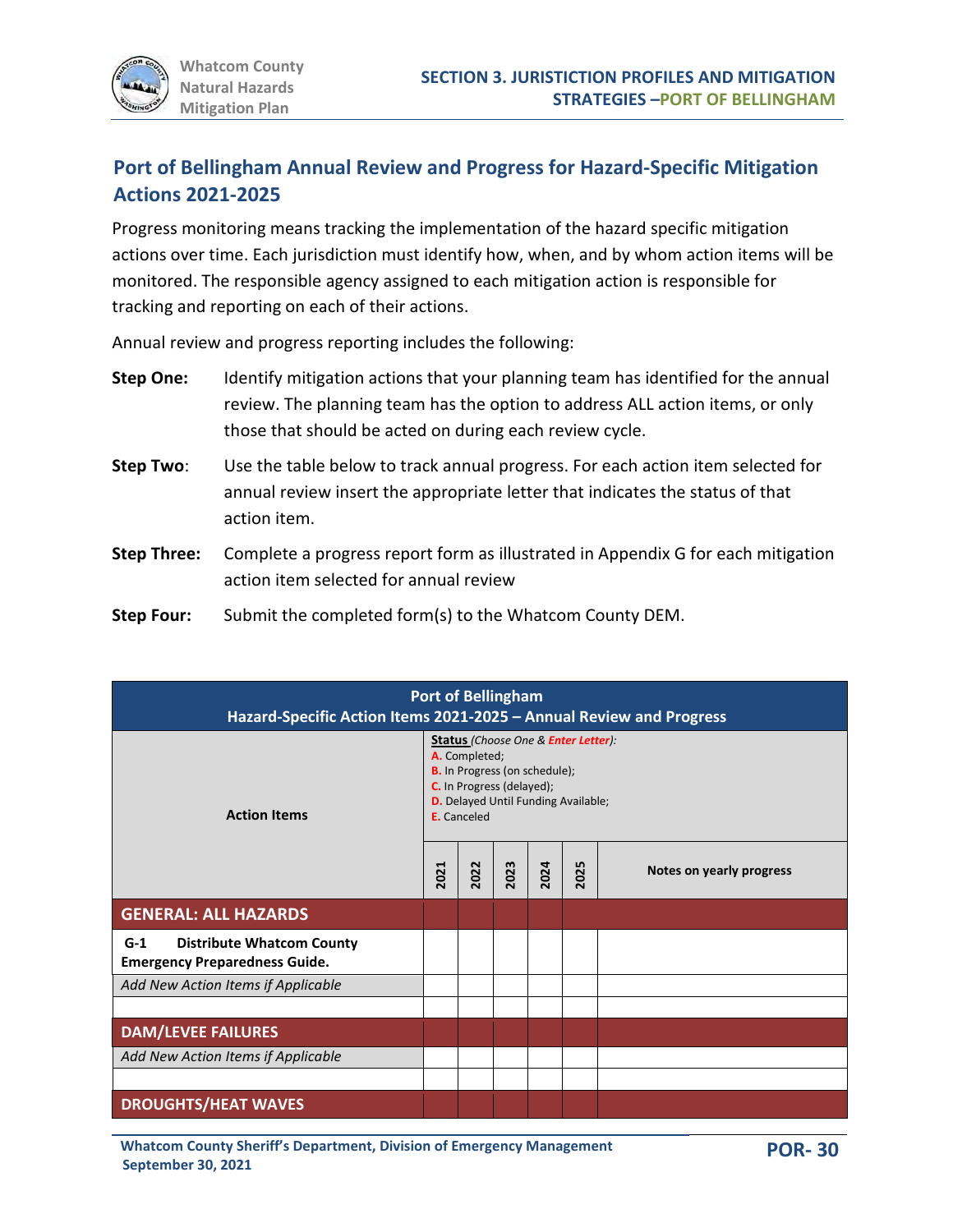

| <b>Port of Bellingham</b><br>Hazard-Specific Action Items 2021-2025 - Annual Review and Progress        |                                                                                                                                                                                        |      |      |      |      |                          |  |  |  |
|---------------------------------------------------------------------------------------------------------|----------------------------------------------------------------------------------------------------------------------------------------------------------------------------------------|------|------|------|------|--------------------------|--|--|--|
| <b>Action Items</b>                                                                                     | Status (Choose One & Enter Letter):<br>A. Completed;<br><b>B.</b> In Progress (on schedule);<br>C. In Progress (delayed);<br><b>D.</b> Delayed Until Funding Available;<br>E. Canceled |      |      |      |      |                          |  |  |  |
|                                                                                                         | 2021                                                                                                                                                                                   | 2022 | 2023 | 2024 | 2025 | Notes on yearly progress |  |  |  |
| Add New Action Items if Applicable                                                                      |                                                                                                                                                                                        |      |      |      |      |                          |  |  |  |
|                                                                                                         |                                                                                                                                                                                        |      |      |      |      |                          |  |  |  |
| <b>EARTHQUAKES</b>                                                                                      |                                                                                                                                                                                        |      |      |      |      |                          |  |  |  |
| EQ-a. Ongoing -- Conduct Outreach to<br><b>Builders, Architects, Engineers and</b><br><b>Inspectors</b> |                                                                                                                                                                                        |      |      |      |      |                          |  |  |  |
| EQ-c. Ongoing -- Design all Critical Facilities<br>Infrastructure for design<br>and<br>earthquake event |                                                                                                                                                                                        |      |      |      |      |                          |  |  |  |
| EQ-1 Incorporate Earthquake Mitigation into<br><b>Port Planning</b>                                     |                                                                                                                                                                                        |      |      |      |      |                          |  |  |  |
| EQ-2 Map and Assess Port Vulnerability to<br><b>Seismic Hazards</b>                                     |                                                                                                                                                                                        |      |      |      |      |                          |  |  |  |
| <b>EQ-3 Increase Earthquake Risk Awareness</b>                                                          |                                                                                                                                                                                        |      |      |      |      |                          |  |  |  |
| EQ-4 Provide Information on Structural and<br><b>Non-Structural Retrofitting</b>                        |                                                                                                                                                                                        |      |      |      |      |                          |  |  |  |
| <b>EQ-5. Conduct Inspections of Building Safety</b>                                                     |                                                                                                                                                                                        |      |      |      |      |                          |  |  |  |
| Add New Action Items if Applicable                                                                      |                                                                                                                                                                                        |      |      |      |      |                          |  |  |  |
|                                                                                                         |                                                                                                                                                                                        |      |      |      |      |                          |  |  |  |
| <b>FLOODING</b>                                                                                         |                                                                                                                                                                                        |      |      |      |      |                          |  |  |  |
| FL-1 Participate in Partnerships to Support<br><b>Floodplain Management</b>                             |                                                                                                                                                                                        |      |      |      |      |                          |  |  |  |
| FL-2 Increase Awareness of Flood Risk and<br><b>Safety</b>                                              |                                                                                                                                                                                        |      |      |      |      |                          |  |  |  |
| FL-3. Incorporate Flood Mitigation in Local<br>Planning-                                                |                                                                                                                                                                                        |      |      |      |      |                          |  |  |  |
| FL-4. Follow Current Building Codes and<br><b>Development Standards</b>                                 |                                                                                                                                                                                        |      |      |      |      |                          |  |  |  |
| FL-5. Stormwater Management Planning                                                                    |                                                                                                                                                                                        |      |      |      |      |                          |  |  |  |
| FL-6. Adopt Polices to Reduce Stormwater<br>Runoff                                                      |                                                                                                                                                                                        |      |      |      |      |                          |  |  |  |
| FL-7. Conduct Regular Maintenance for                                                                   |                                                                                                                                                                                        |      |      |      |      |                          |  |  |  |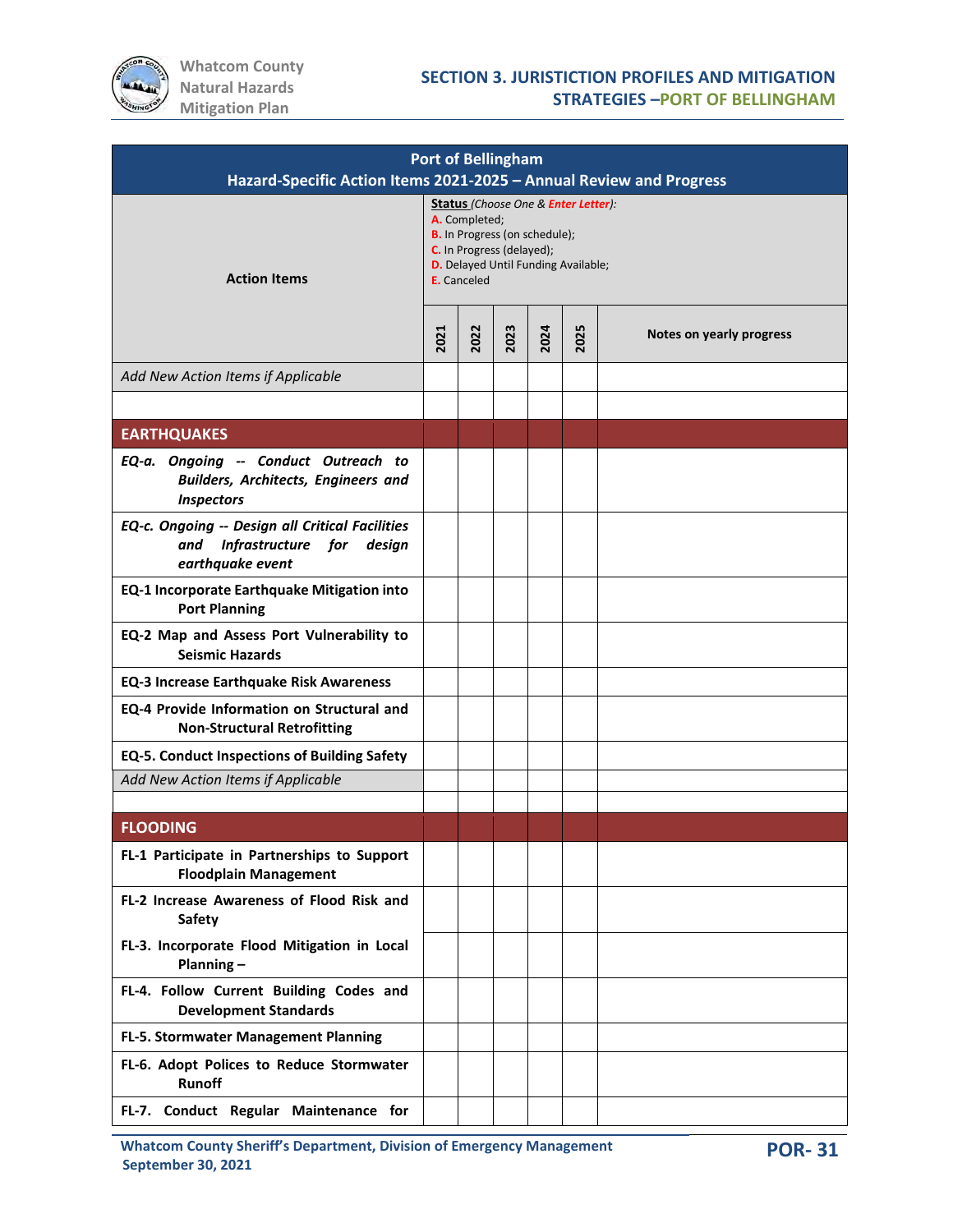

| <b>Port of Bellingham</b><br>Hazard-Specific Action Items 2021-2025 - Annual Review and Progress    |                                                                                                                                                                                 |      |      |      |      |                          |  |  |  |
|-----------------------------------------------------------------------------------------------------|---------------------------------------------------------------------------------------------------------------------------------------------------------------------------------|------|------|------|------|--------------------------|--|--|--|
| <b>Action Items</b>                                                                                 | Status (Choose One & Enter Letter):<br>A. Completed;<br>B. In Progress (on schedule);<br>C. In Progress (delayed);<br><b>D.</b> Delayed Until Funding Available;<br>E. Canceled |      |      |      |      |                          |  |  |  |
|                                                                                                     | 2021                                                                                                                                                                            | 2022 | 2023 | 2024 | 2025 | Notes on yearly progress |  |  |  |
| <b>Drainage Systems and Flood Control</b><br><b>Structures</b>                                      |                                                                                                                                                                                 |      |      |      |      |                          |  |  |  |
| <b>FL-8 Protect Infrastructure</b>                                                                  |                                                                                                                                                                                 |      |      |      |      |                          |  |  |  |
| FL-9. Design and construct Critical Facilities<br>to prevent flooding and future sea<br>level rise. |                                                                                                                                                                                 |      |      |      |      |                          |  |  |  |
| Add New Action Items if Applicable                                                                  |                                                                                                                                                                                 |      |      |      |      |                          |  |  |  |
|                                                                                                     |                                                                                                                                                                                 |      |      |      |      |                          |  |  |  |
| <b>LANDSLIDES/EROSION</b>                                                                           |                                                                                                                                                                                 |      |      |      |      |                          |  |  |  |
| ER-a. Ongoing -- Increase Awareness of<br><b>Erosion Hazard</b>                                     |                                                                                                                                                                                 |      |      |      |      |                          |  |  |  |
| ER-1. Manage Development in Erosion<br><b>Hazard Areas</b>                                          |                                                                                                                                                                                 |      |      |      |      |                          |  |  |  |
| <b>ER-2. Stabilize Erosion Hazard Areas</b>                                                         |                                                                                                                                                                                 |      |      |      |      |                          |  |  |  |
| Add New Action Items if Applicable                                                                  |                                                                                                                                                                                 |      |      |      |      |                          |  |  |  |
|                                                                                                     |                                                                                                                                                                                 |      |      |      |      |                          |  |  |  |
| <b>LAND SUBSIDENCE</b>                                                                              |                                                                                                                                                                                 |      |      |      |      |                          |  |  |  |
| Add New Action Items if Applicable                                                                  |                                                                                                                                                                                 |      |      |      |      |                          |  |  |  |
| <b>TORNADOES</b>                                                                                    |                                                                                                                                                                                 |      |      |      |      |                          |  |  |  |
| Add New Action Items if Applicable                                                                  |                                                                                                                                                                                 |      |      |      |      |                          |  |  |  |
|                                                                                                     |                                                                                                                                                                                 |      |      |      |      |                          |  |  |  |
| <b>TSUNAMI</b>                                                                                      |                                                                                                                                                                                 |      |      |      |      |                          |  |  |  |
| <b>Ongoing -- Map and Assess</b><br>TSU-a.<br><b>Vulnerability to Tsunami</b>                       |                                                                                                                                                                                 |      |      |      |      |                          |  |  |  |
| TSU-b. Ongoing -- Increase Public Awareness<br>of Tsunami Hazard                                    |                                                                                                                                                                                 |      |      |      |      |                          |  |  |  |
| Manage Development of Port<br><b>TSU-1.</b><br>infrastructure in Tsunami Hazard<br>Areas            |                                                                                                                                                                                 |      |      |      |      |                          |  |  |  |
| Add New Action Items if Applicable                                                                  |                                                                                                                                                                                 |      |      |      |      |                          |  |  |  |
|                                                                                                     |                                                                                                                                                                                 |      |      |      |      |                          |  |  |  |
| <b>WILDFIRES</b>                                                                                    |                                                                                                                                                                                 |      |      |      |      |                          |  |  |  |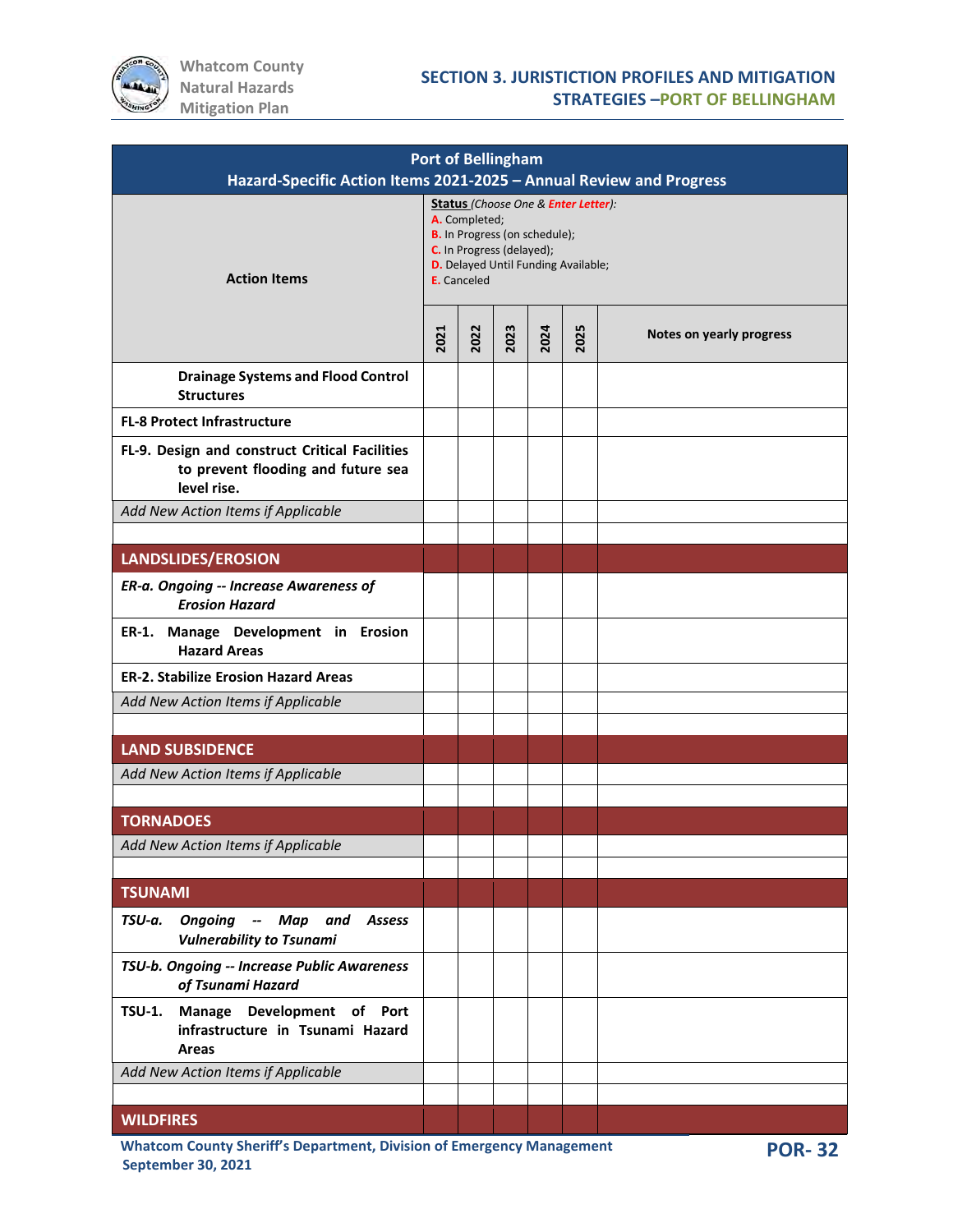

| <b>Port of Bellingham</b><br>Hazard-Specific Action Items 2021-2025 - Annual Review and Progress        |                                                                                                                                                                                               |      |      |      |      |                          |  |  |  |
|---------------------------------------------------------------------------------------------------------|-----------------------------------------------------------------------------------------------------------------------------------------------------------------------------------------------|------|------|------|------|--------------------------|--|--|--|
| <b>Action Items</b>                                                                                     | <b>Status</b> (Choose One & Enter Letter):<br>A. Completed;<br>B. In Progress (on schedule);<br>C. In Progress (delayed);<br><b>D.</b> Delayed Until Funding Available;<br><b>E.</b> Canceled |      |      |      |      |                          |  |  |  |
|                                                                                                         | 2021                                                                                                                                                                                          | 2022 | 2023 | 2024 | 2025 | Notes on yearly progress |  |  |  |
| Add New Action Items if Applicable                                                                      |                                                                                                                                                                                               |      |      |      |      |                          |  |  |  |
| <b>WINTER STORMS/FREEZES (SEVERE</b><br><b>WINTER WEATHER)</b>                                          |                                                                                                                                                                                               |      |      |      |      |                          |  |  |  |
| <b>WW-1 Conduct Winter Weather Risk</b><br><b>Awareness Activities</b>                                  |                                                                                                                                                                                               |      |      |      |      |                          |  |  |  |
| WW-2. Design and construct Buildings and<br>Infrastructure to withstand design storm<br>events          |                                                                                                                                                                                               |      |      |      |      |                          |  |  |  |
| <b>WW-3 Reduce Impacts to Roadways</b>                                                                  |                                                                                                                                                                                               |      |      |      |      |                          |  |  |  |
| Add New Action Items if Applicable                                                                      |                                                                                                                                                                                               |      |      |      |      |                          |  |  |  |
|                                                                                                         |                                                                                                                                                                                               |      |      |      |      |                          |  |  |  |
| <b>EXTREME TEMPERATURES</b>                                                                             |                                                                                                                                                                                               |      |      |      |      |                          |  |  |  |
| Add New Action Items if Applicable                                                                      |                                                                                                                                                                                               |      |      |      |      |                          |  |  |  |
| <b>LANDSLIDE</b>                                                                                        |                                                                                                                                                                                               |      |      |      |      |                          |  |  |  |
| Add New Action Items if Applicable                                                                      |                                                                                                                                                                                               |      |      |      |      |                          |  |  |  |
|                                                                                                         |                                                                                                                                                                                               |      |      |      |      |                          |  |  |  |
| <b>LIGHTNING</b>                                                                                        |                                                                                                                                                                                               |      |      |      |      |                          |  |  |  |
| Add New Action Items if Applicable                                                                      |                                                                                                                                                                                               |      |      |      |      |                          |  |  |  |
|                                                                                                         |                                                                                                                                                                                               |      |      |      |      |                          |  |  |  |
| <b>SEVERE WIND</b>                                                                                      |                                                                                                                                                                                               |      |      |      |      |                          |  |  |  |
| SW-a. Ongoing -- Apply Site and Building<br><b>Design Standards that Minimize Wind</b><br><b>Damage</b> |                                                                                                                                                                                               |      |      |      |      |                          |  |  |  |
| SW-b. Ongoing -- Assess Vulnerability to<br><b>Severe Wind</b>                                          |                                                                                                                                                                                               |      |      |      |      |                          |  |  |  |
| SW-c. Ongoing -- Protect Power Lines and<br><b>Infrastructure</b>                                       |                                                                                                                                                                                               |      |      |      |      |                          |  |  |  |
| Add New Action Items if Applicable                                                                      |                                                                                                                                                                                               |      |      |      |      |                          |  |  |  |
|                                                                                                         |                                                                                                                                                                                               |      |      |      |      |                          |  |  |  |
| <b>MULTIPLE HAZARDS</b>                                                                                 |                                                                                                                                                                                               |      |      |      |      |                          |  |  |  |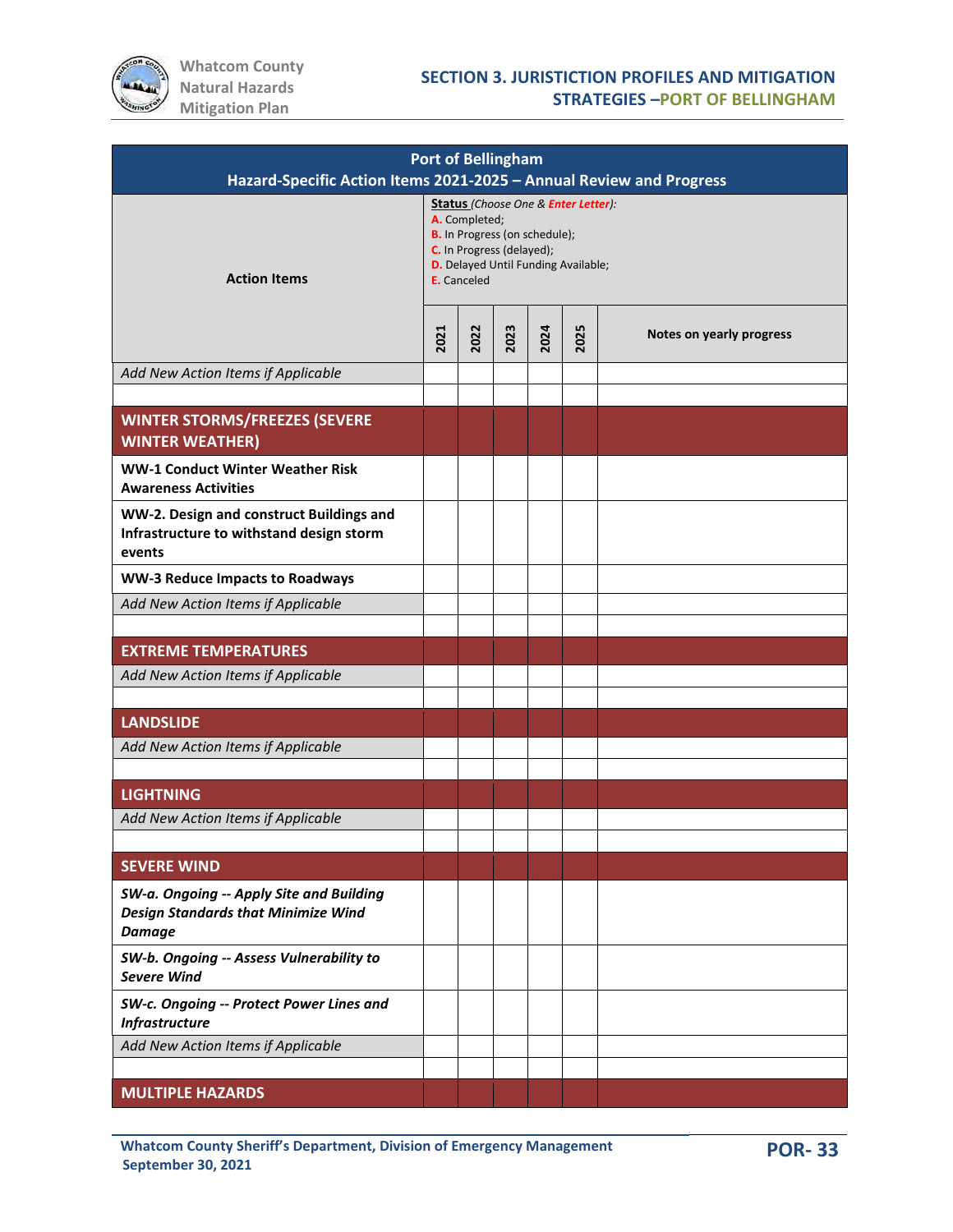

| <b>Port of Bellingham</b><br>Hazard-Specific Action Items 2021-2025 - Annual Review and Progress                   |                                                                                                                                                                                        |      |      |      |      |                          |  |
|--------------------------------------------------------------------------------------------------------------------|----------------------------------------------------------------------------------------------------------------------------------------------------------------------------------------|------|------|------|------|--------------------------|--|
| <b>Action Items</b>                                                                                                | Status (Choose One & Enter Letter):<br>A. Completed;<br><b>B.</b> In Progress (on schedule);<br>C. In Progress (delayed);<br><b>D.</b> Delayed Until Funding Available;<br>E. Canceled |      |      |      |      |                          |  |
|                                                                                                                    |                                                                                                                                                                                        | 2022 | 2023 | 2024 | 2025 | Notes on yearly progress |  |
| MU-a. Ongoing -- Increase Hazard Education<br>and Risk Awareness                                                   |                                                                                                                                                                                        |      |      |      |      |                          |  |
| <b>MU-b. Ongoing -- Protect Structures</b>                                                                         |                                                                                                                                                                                        |      |      |      |      |                          |  |
| <b>MU-1 Increase Port Live Aboard Disaster</b><br><b>Preparedness Awareness</b>                                    |                                                                                                                                                                                        |      |      |      |      |                          |  |
| <b>MU-2 Promote Private Mitigation Efforts</b>                                                                     |                                                                                                                                                                                        |      |      |      |      |                          |  |
| <b>MU-3. Assess Community Risk</b>                                                                                 |                                                                                                                                                                                        |      |      |      |      |                          |  |
| <b>MU-4. Map Community Risk</b>                                                                                    |                                                                                                                                                                                        |      |      |      |      |                          |  |
| MU-5. Prevent Development in Hazard<br>Areas                                                                       |                                                                                                                                                                                        |      |      |      |      |                          |  |
| MU-6. Integrate Mitigation into Local<br><b>Planning</b>                                                           |                                                                                                                                                                                        |      |      |      |      |                          |  |
| <b>MU-7. Monitor Mitigation Plan</b><br>Implementation                                                             |                                                                                                                                                                                        |      |      |      |      |                          |  |
| MU-8. Construct and improve Infrastructure<br>and Critical Facilities to mitigate damage<br>from multiple hazards. |                                                                                                                                                                                        |      |      |      |      |                          |  |
| Add New Action Items if Applicable                                                                                 |                                                                                                                                                                                        |      |      |      |      |                          |  |
|                                                                                                                    |                                                                                                                                                                                        |      |      |      |      |                          |  |